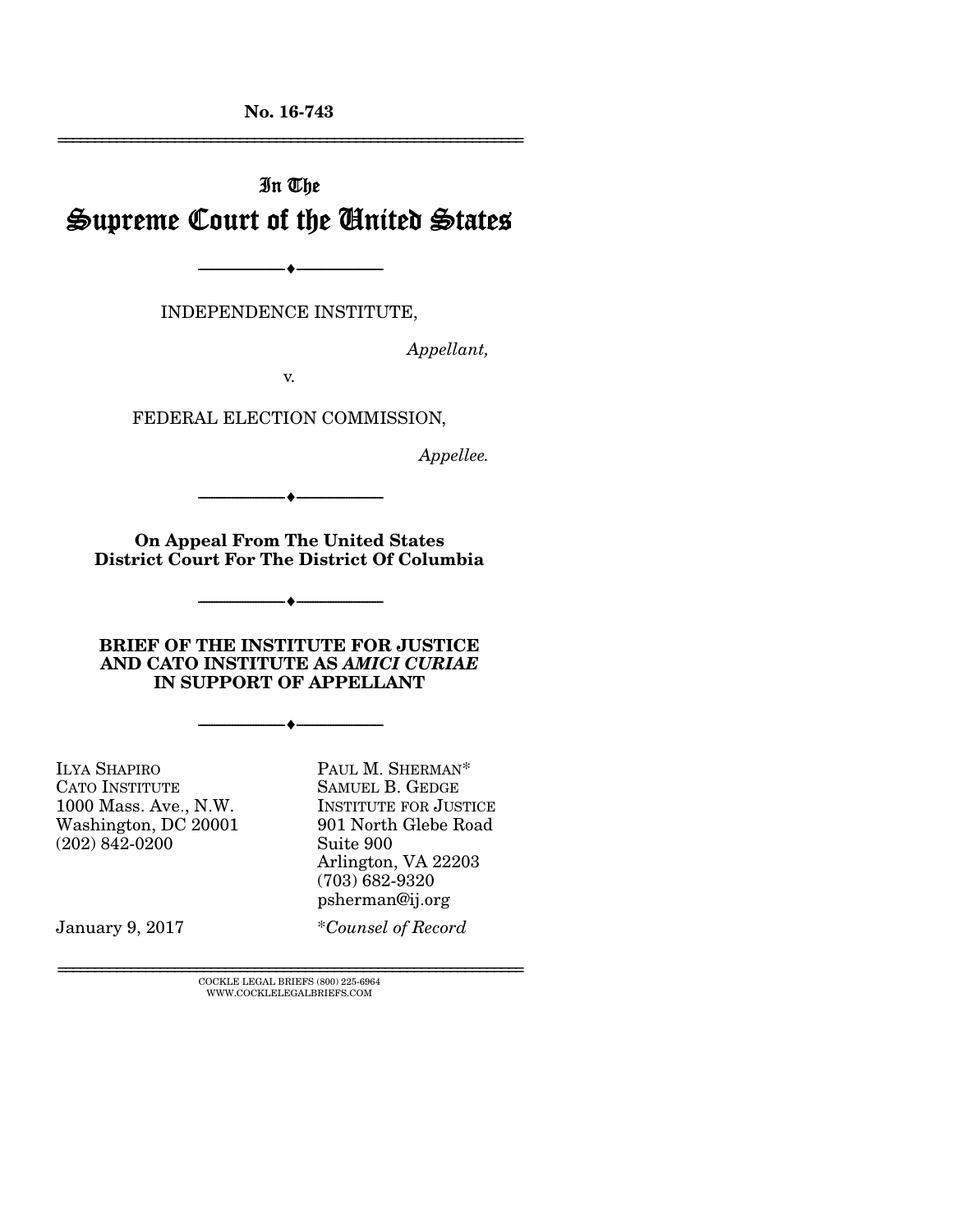# TABLE OF CONTENTS

# Page

|    |                                                                                                                                                                                               | 1              |
|----|-----------------------------------------------------------------------------------------------------------------------------------------------------------------------------------------------|----------------|
|    | SUMMARY OF ARGUMENT                                                                                                                                                                           | $\overline{2}$ |
|    |                                                                                                                                                                                               | 5              |
| I. | The electioneering-communication law is<br>a content-based restriction on speech                                                                                                              | 5              |
|    | A. The electioneering-communication law<br>draws distinctions based on content                                                                                                                | 6              |
|    | Mandatory reporting systems like the<br>В.<br>electioneering-communication law bur-<br>den citizens and groups in exercising<br>their First Amendment rights                                  | 8              |
|    | 1. By forcing people to divulge sen-<br>information, mandatory-<br>$\mathrm{stitute}$<br>disclosure laws expose them to<br>reprisals that government actors<br>are deliberately shielded from | 9              |
|    | Mandatory-disclosure laws infringe<br>2.<br>people's interest in controlling<br>their personal information                                                                                    | 18             |
|    | II. Whether the electioneering-communication<br>law satisfies heightened First Amendment<br>review is a substantial question                                                                  | 22             |
|    | A. The government's asserted informa-<br>tional interest breaks with First                                                                                                                    | 22             |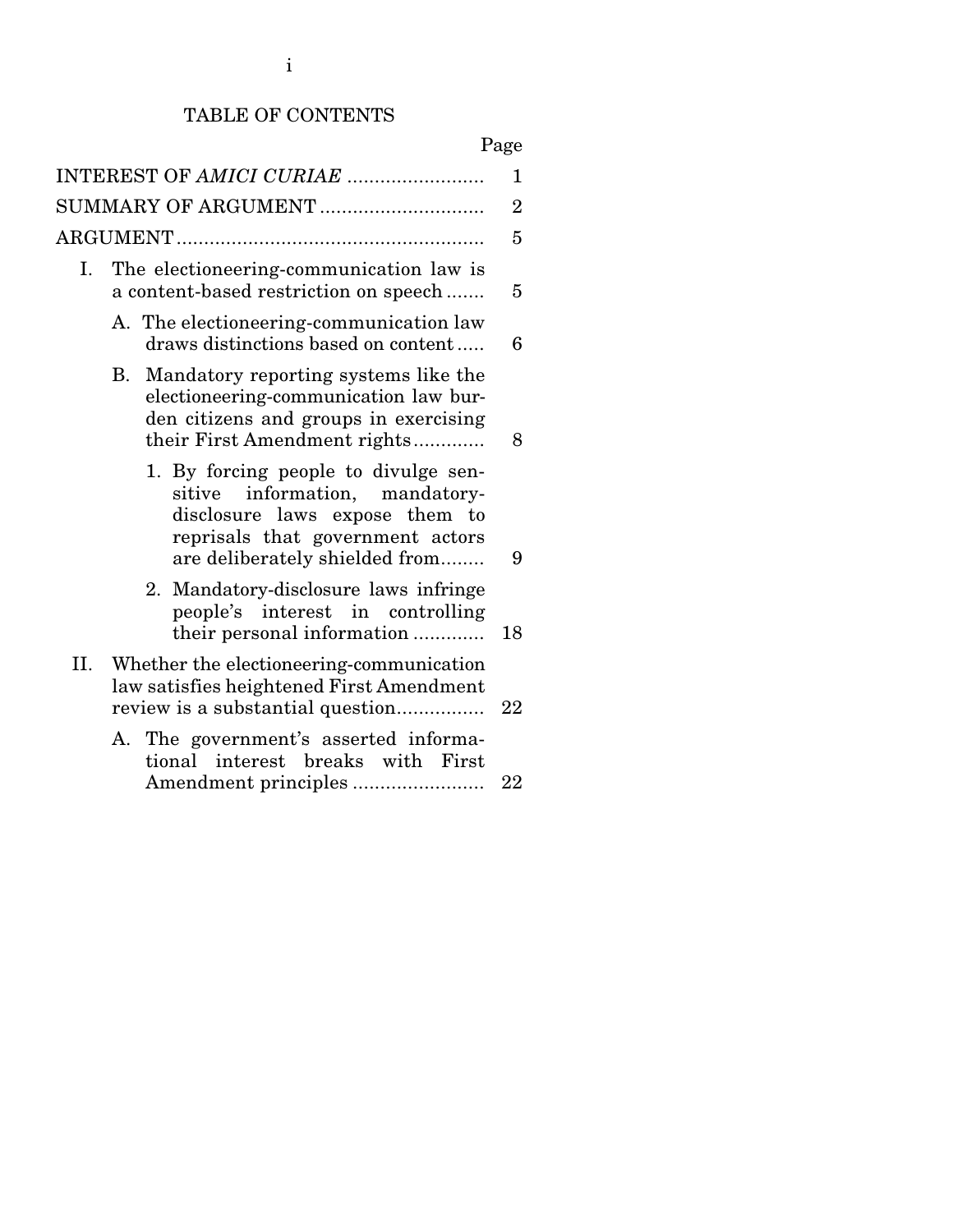ii

# TABLE OF CONTENTS – Continued

Page

| B. The electioneering-communication law<br>is not tailored to serve the informa- |  |
|----------------------------------------------------------------------------------|--|
|                                                                                  |  |
|                                                                                  |  |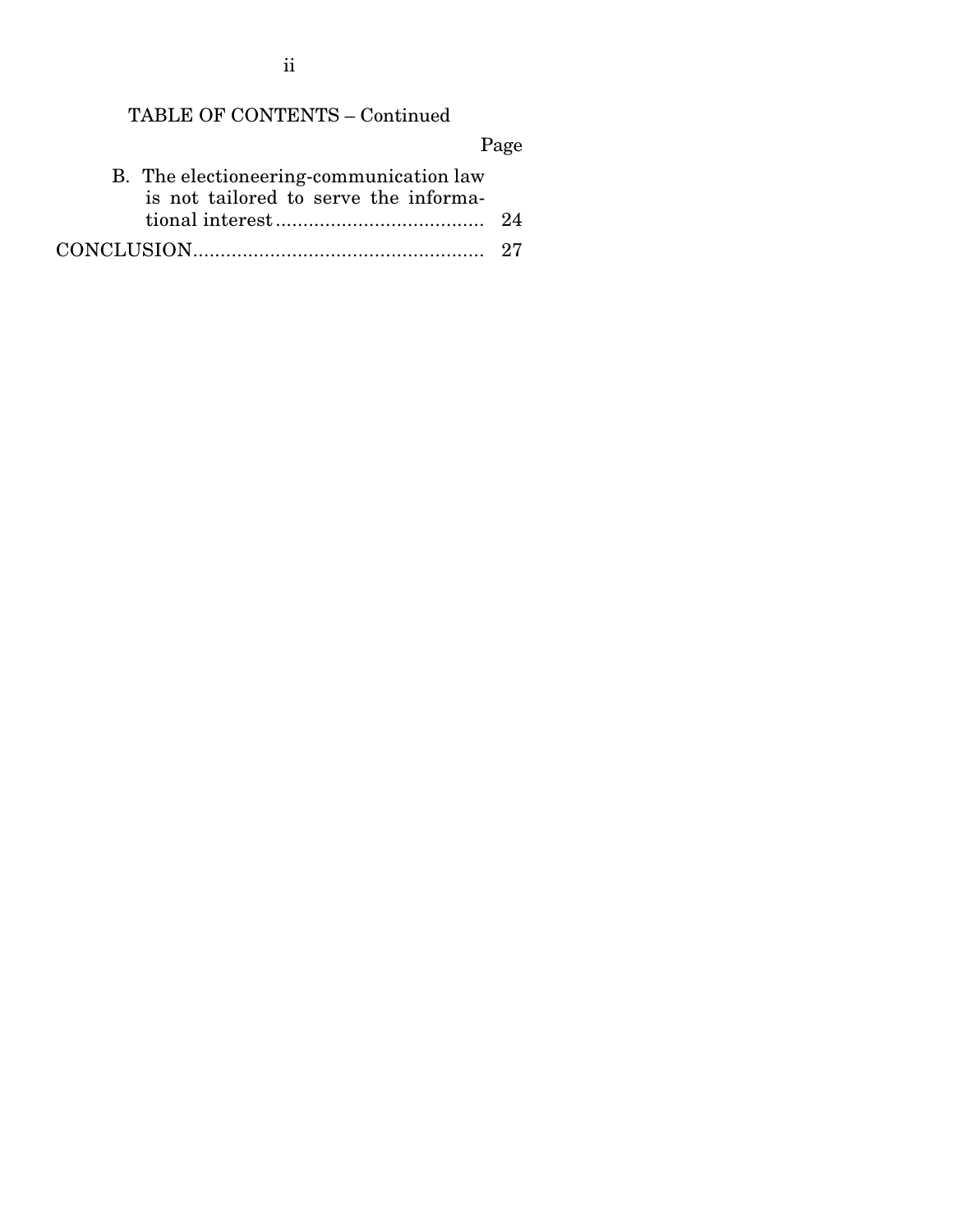iii

Page

## CASES

| <i>Bluman</i> v. <i>FEC</i> , 800 F. Supp. 2d 281 (D.D.C.                                                                                   |
|---------------------------------------------------------------------------------------------------------------------------------------------|
| Bolger v. Youngs Drug Prods. Corp., 463 U.S. 60                                                                                             |
| <i>Brown v. Perez</i> , 835 F.3d 1223 (10th Cir. 2016)16                                                                                    |
| Brown v. Socialist Workers '74 Campaign                                                                                                     |
|                                                                                                                                             |
| Citizens United v. FEC, 558 U.S. 310 (2010)passim                                                                                           |
| Citizens United v. Schneiderman, No. 14-cv-<br>3703, 2016 WL 4521627 (S.D.N.Y. Aug. 29,<br>2016), appeal docketed, No. 16-3310 (2d Cir.) 15 |
| Del. Strong Families v. Denn, 136 S. Ct. 2376                                                                                               |
|                                                                                                                                             |
| Free Speech Coal. v. Att'y Gen., 825 F.3d 149 (3d)                                                                                          |
| Judicial Watch v. FDA, 449 F.3d 141 (D.C. Cir.                                                                                              |
| Judicial Watch v. United States, 84 F. App'x 335,<br>339 (4th Cir. 2004) (unpublished)17                                                    |
| Long v. Office of Personnel Mgmt., 692 F.3d 185                                                                                             |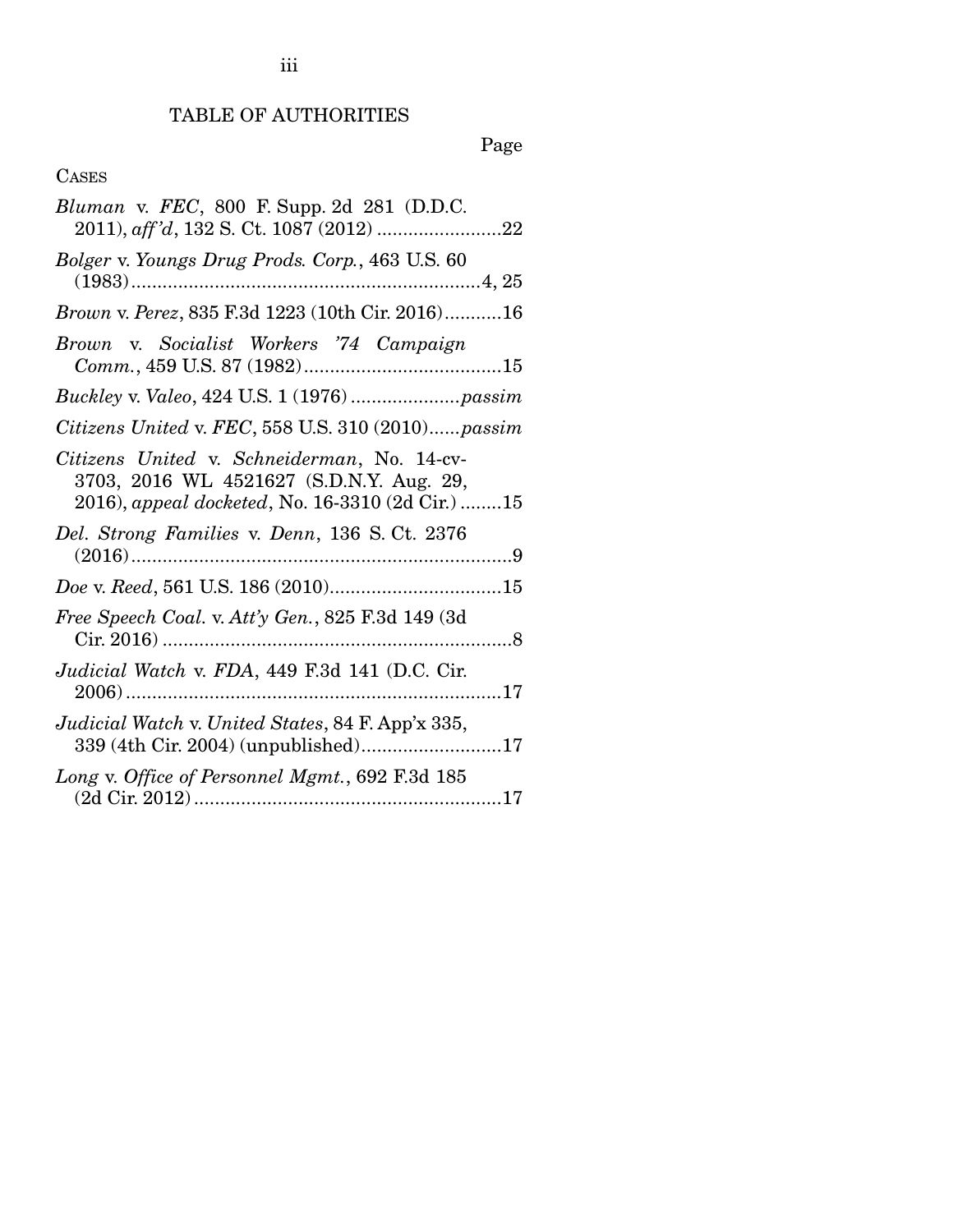iv

## TABLE OF AUTHORITIES – Continued

## Page

| McConnell v. FEC, 540 U.S. 93 (2003), overruled<br>on other grounds by Citizens United, 558 U.S.   |
|----------------------------------------------------------------------------------------------------|
| McCullen v. Coakley, 134 S. Ct. 2518 (2014)7                                                       |
| Olmstead v. United States, 277 U.S. 438 (1928),<br>overruled in part by Katz v. United States, 389 |
| Prudential Locations LLC v. U.S. Dep't of Hous.<br>& Urban Dev., 739 F.3d 424 (9th Cir. 2013)17    |
| Reed v. Town of Gilbert, 135 S. Ct. 2218 (2015) 2, 6, 7, 8                                         |
| Sorrell v. IMS Health Inc., 564 U.S. 552 (2011)8                                                   |
| U.S. Dep't of Def. v. Fed. Labor Relations Auth.,                                                  |
| U.S. Dep't of Justice v. Reporters Comm. for Free-<br>dom of Press, 489 U.S. 749 (1989)3, 20, 21   |
| U.S. Dep't of State v. Ray, 502 U.S. 164 (1991) 18, 21                                             |
| United States v. Alvarez, 132 S. Ct. 2537 (2012)24                                                 |
| Thomas v. Collins, 323 U.S. 516 (1945)24                                                           |
| Whalen v. Roe, 429 U.S. 589 (1977) 15, 21                                                          |
| Widmar v. Vincent, 454 U.S. 263 (1981)25                                                           |
| CONSTITUTIONAL, STATUTORY, AND REGULATORY PROVISIONS                                               |
|                                                                                                    |
|                                                                                                    |

52 U.S.C. § 30104(c)(2)(C) ........................................... 18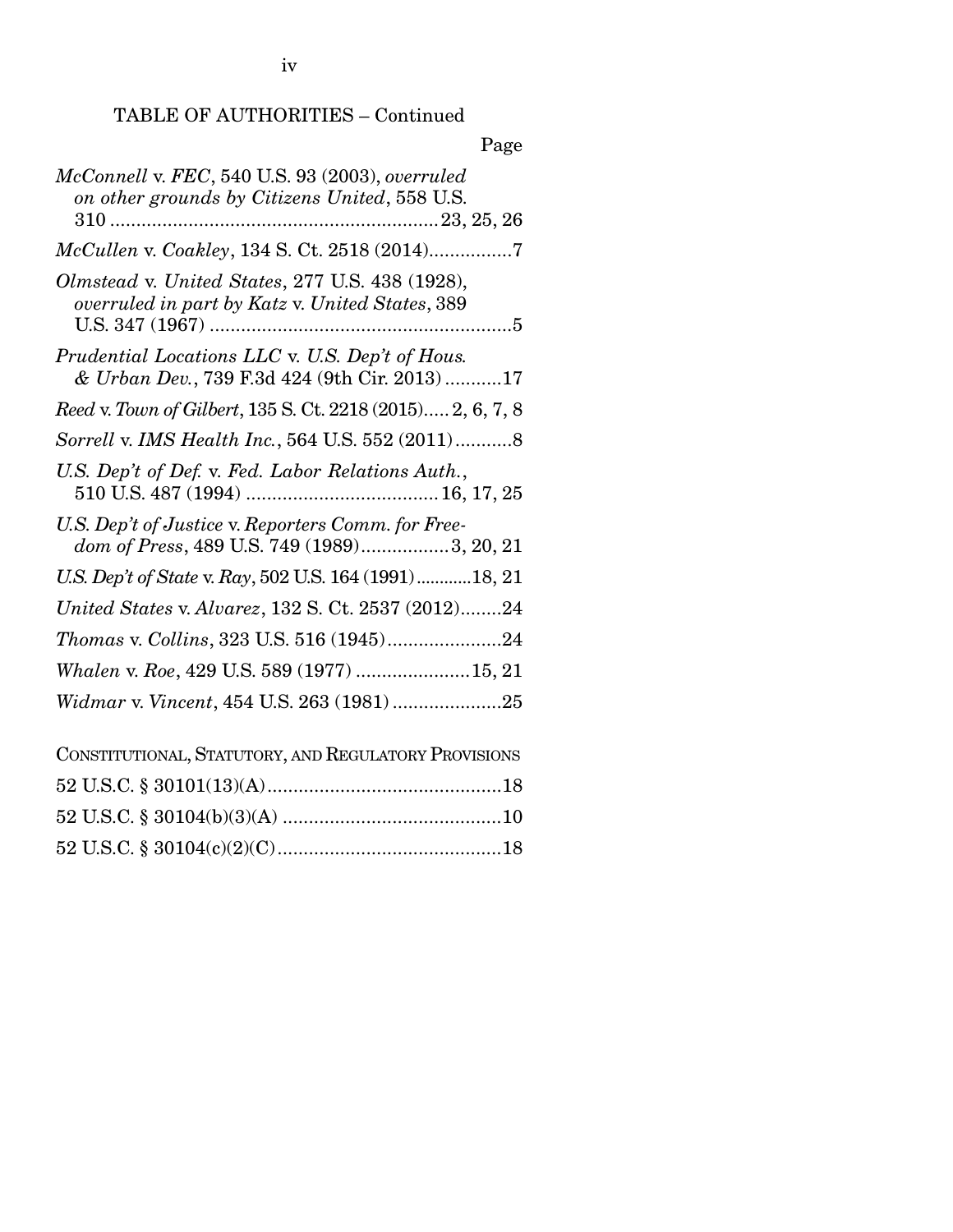### TABLE OF AUTHORITIES – Continued

| ٠<br>с<br>. . |
|---------------|
|---------------|

#### LEGISLATIVE MATERIALS

| Eco-Terrorism Specifically Examining Stop |  |
|-------------------------------------------|--|
| Huntingdon Animal Cruelty ("SHAC") Before |  |
| the S. Comm. on Env't & Pub. Works, 109th |  |
|                                           |  |
|                                           |  |

#### OTHER AUTHORITIES

| @EveryDemDonor,                               |  |
|-----------------------------------------------|--|
| https://twitter.com/everydemdonor20           |  |
| 2010 Political Donations: HuffPost's FundRace |  |
| Lists Contributions, The Huffington Post      |  |
| (Sept. 28, 2010), https://goo.gl/wJnEMz20     |  |

Matt Arnold, *Turning the Tables: Fighting Back against the Left's Lawfare in Colorado*, Common Sense News (Feb. 2014), https://goo.gl/yOMlRH ...... 13

| Benjamin Barr & Stephen Klein, Publius Was |  |
|--------------------------------------------|--|
| Not a PAC: Reconciling Anonymous Political |  |
| Speech, the First Amendment, and Campaign  |  |
| Finance Disclosure, 14 Wyo. L. Rev. 253    |  |
|                                            |  |
|                                            |  |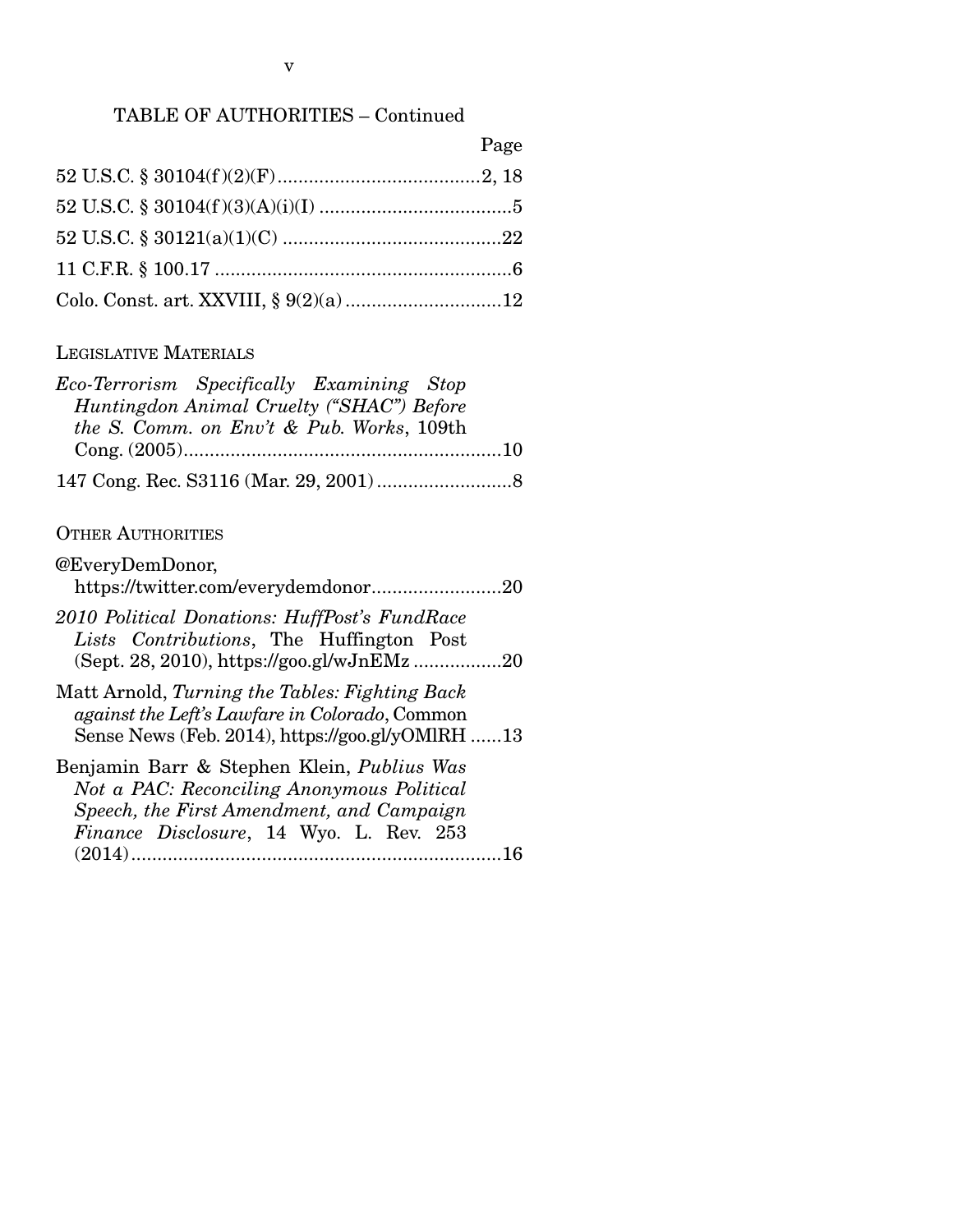## TABLE OF AUTHORITIES – Continued

| Page                                                                                                                                              |
|---------------------------------------------------------------------------------------------------------------------------------------------------|
| Louis Brandeis, Other People's Money (1933)5                                                                                                      |
| Gigi Brienza, I Got Inspired. I Gave. Then I Got                                                                                                  |
| Dick M. Carpenter II, Institute for Justice, Dis-<br>closure Costs: Unintended Consequences of<br>Campaign Finance Reform (2007)18, 19            |
| Dick M. Carpenter II et al., Disclosing Disclosure:<br>Lessons from a "Failed" Field Experiment,                                                  |
| Decision, Campaign Integrity Watchdog v. Colo.<br>Republican Party PAC, OS2016-0002 (Colo.<br>Office of Admin. Cts. 2016), http://goo.gl/2jKTl513 |
| <i>Durbin Wants a List</i> , Wall St. J., Aug. 7, 201312                                                                                          |
| FEC & Att'y Gen. Br., Buckley v. Valeo, 424 U.S.                                                                                                  |
| FEC Mot. to Dismiss or Affirm, Bluman v. FEC,                                                                                                     |
| Jenna Johnson, This is what happens when Don-<br>ald Trump attacks a private citizen on Twitter,                                                  |
| Letter from J. Allison to R. Durbin (Aug. 8,                                                                                                      |
| Mayor threatened, harassed, police investigate,<br>The Garden Island, Nov. 1, 2013 14                                                             |
| Christina Manduley, Woman bullied after Trump<br>tweet: I was threatened with rape, CNN.com<br>(Dec. 9, 2016), https://goo.gl/nWOu7v13            |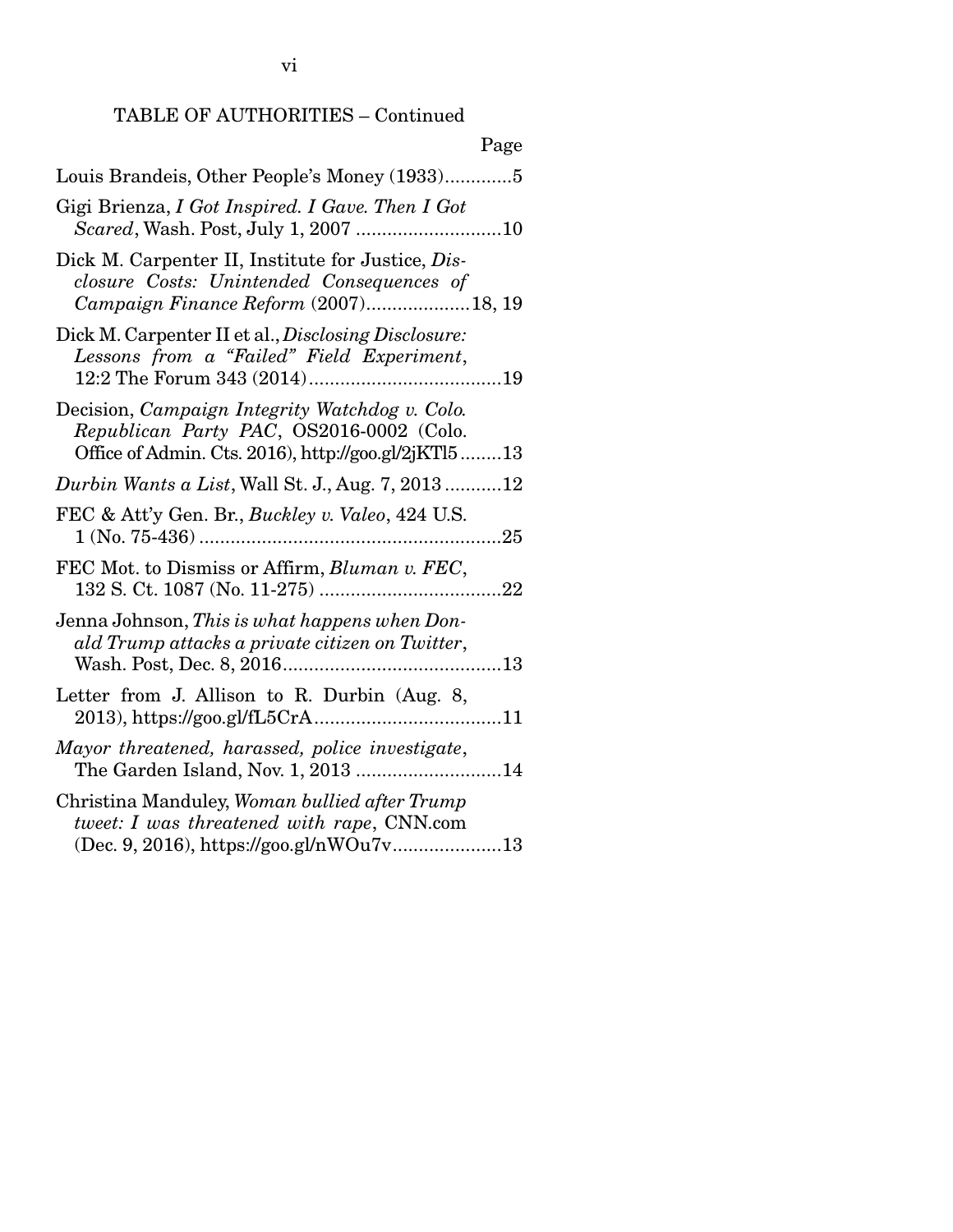vii

#### TABLE OF AUTHORITIES – Continued

### Page Media Matters Action Network, *2012: A Three-Year Campaign*, https://goo.gl/71M3PH ................. 11 Mi-Ai Parrish, *How do we respond to threats after our endorsement? This is how*, Ariz. Republic, Oct. 25, 2015 ...................................................... 14 The Mozilla Blog, *FAQ on CEO Resignation*  (Apr. 5, 2014), https://goo.gl/MVG0Fg .................... 11 Pet'r's Br., *Fed. Labor Relations Auth.*, 510 U.S. 487 (No. 92-1223) .................................................... 21 Yesenia Robles, *Death threats, big money become part of Jeffco school board race*, Denver Post, Oct. 29, 2015 ............................................................ 14 Ilya Shapiro, *Mozilla's CEO Showed The Cost Of Disclosure Laws By Crossing The Satan-Scherbatsky Line*, Forbes (Apr. 6, 2014), https://goo.gl/0e1hcd ................................................ 11 Kimberley A. Strassel, *Trolling for Dirt on the President's List*, Wall St. J., May 10, 2012 .............. 12 Kimberley A. Strassel, *Obama's Enemies List— Part II*, Wall St. J., July 19, 2012 ............................ 12 Transcript, *Sen. Charles E. Schumer, D-NY, and Rep. Christopher Van Hollen, D-MD., Hold a News Conference on Citizens United v. FEC Ruling*, 2010 WL 465697, Roll Call (Feb. 11, 2010) .......................................................................... 8 Nathan Yau, *Inbox influence shows political contributions by the people in your email*, FlowingData, https://goo.gl/In6OJb ................................ 20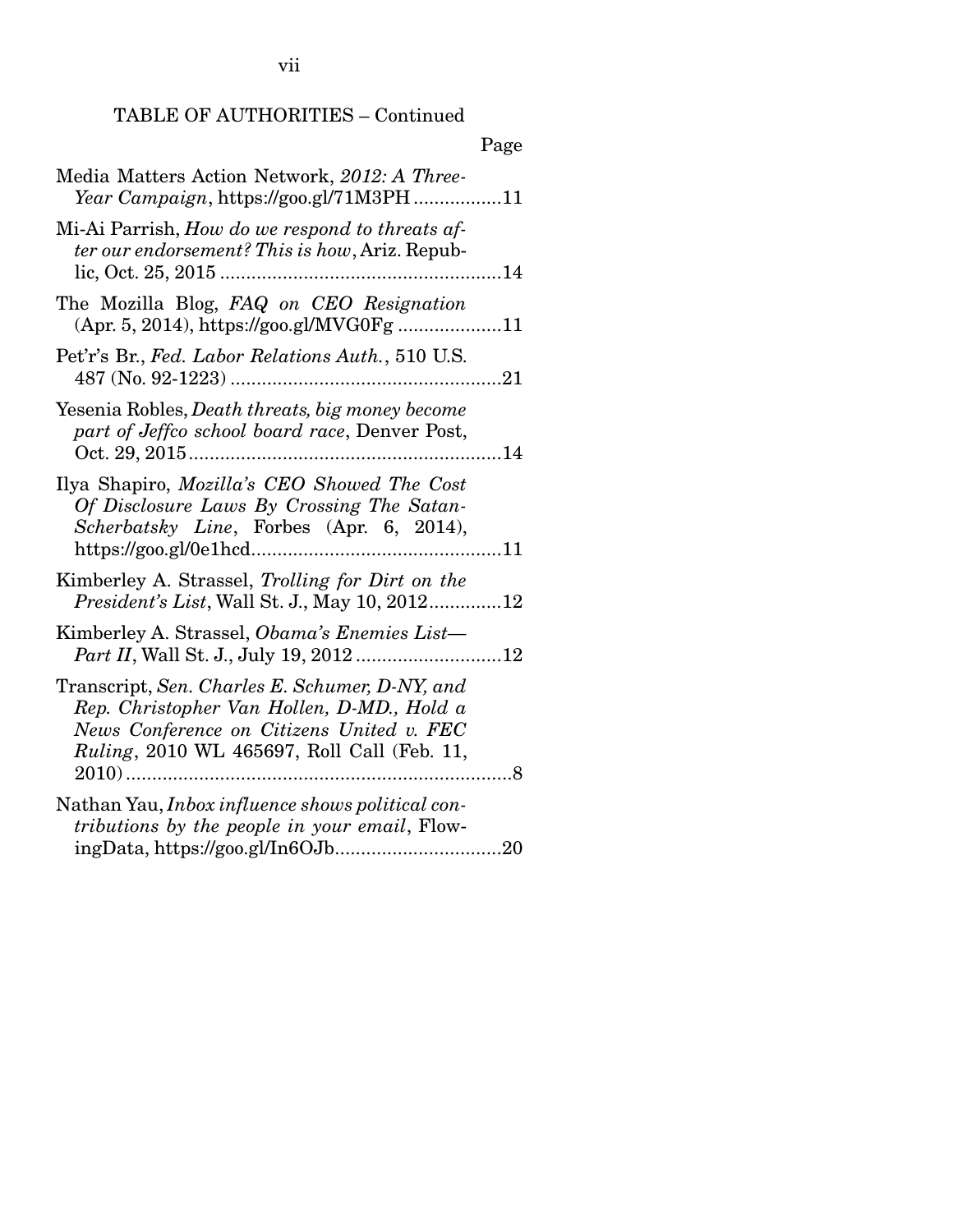#### INTEREST OF *AMICI CURIAE*<sup>1</sup>

 The Institute for Justice (IJ) is a nonprofit publicinterest law firm dedicated to defending the foundations of a free society, including the right to speak out on elections and other matters of public import. IJ litigates First Amendment cases that challenge mandatory disclosure and files *amicus curiae* briefs in important campaign-finance cases. IJ has also published empirical studies that measure the burdens of campaign-finance disclosure requirements. Its perspective, experience, and research will provide valuable insights into the costs and burdens associated with mandatorydisclosure laws like the one at issue in this case.

 The Cato Institute (Cato) is a nonpartisan publicpolicy research foundation founded in 1977 and dedicated to advancing the principles of individual liberty, free markets, and limited government. Cato's Center for Constitutional Studies, established in 1989, helps restore the principles of constitutional government that are the foundation of liberty. To those ends, Cato holds conferences and publishes books, studies, and the annual *Cato Supreme Court Review*. This case concerns Cato because private association is an essential right that must be protected against governmental intrusion.

 $-$ 

<sup>&</sup>lt;sup>1</sup> No counsel for a party authored this brief in whole or in part, and no such counsel or party made a monetary contribution intended to fund the preparation or submission of this brief. No person, other than *amici curiae*, their members, or their counsel, made a monetary contribution to fund this brief 's preparation or submission. Upon timely receipt of notice of *amicus* IJ's intent to file this brief, Appellant and Appellee consented to its filing.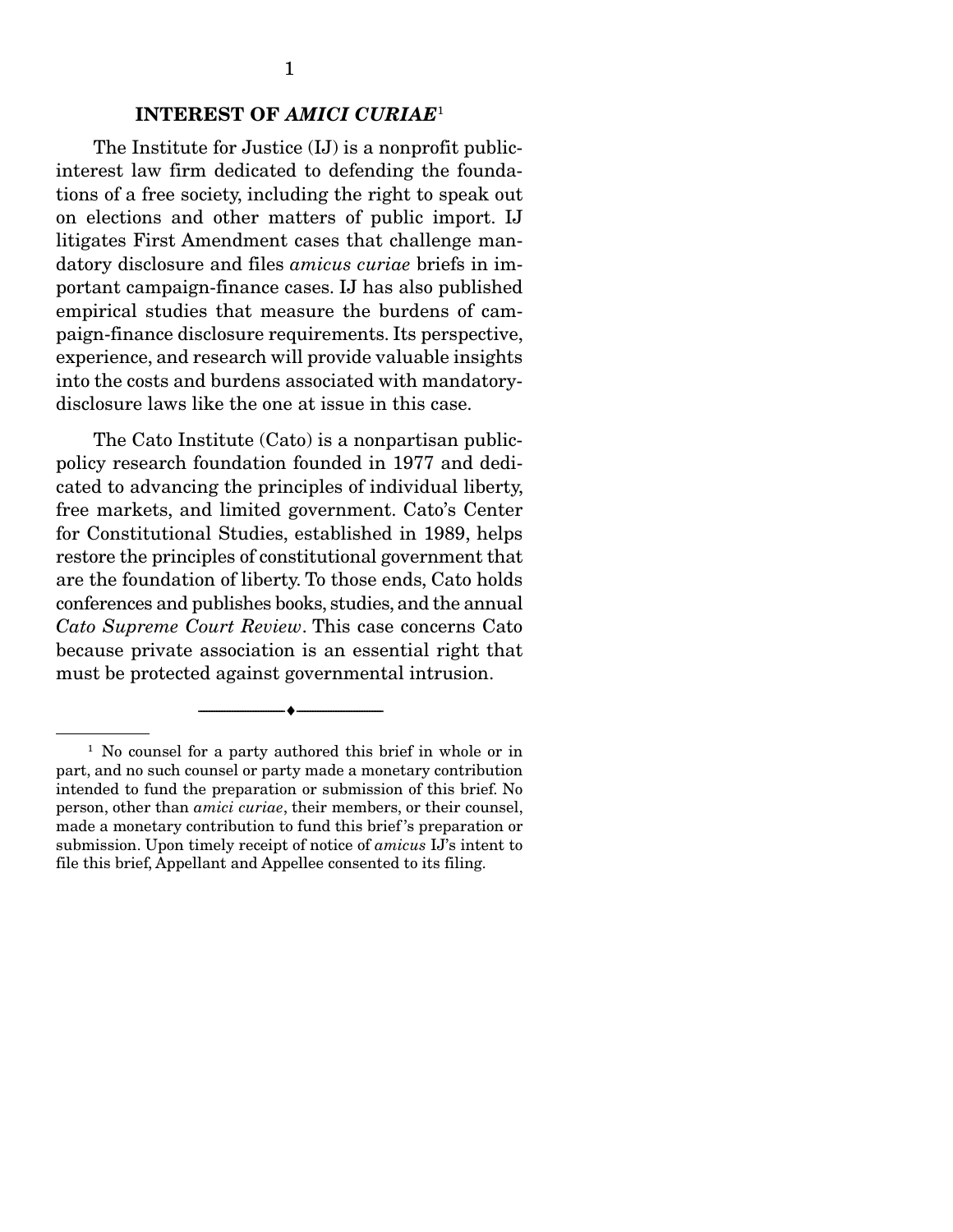#### SUMMARY OF ARGUMENT

 Under the federal electioneering-communication law, a citizen who helps pay for a message about public affairs may see her name and mailing address publicized on an easily searchable government database. 52 U.S.C. § 30104(f )(2)(F). Whether her name and address are disclosed depends entirely on the content of the message she supported. In any other context, this would be an easy case: The electioneering-communication law burdens freedom of speech and association on content-based lines and may be upheld only if it meets strict scrutiny.

 Since 1976, however, this Court has declined to judge campaign-finance disclosure laws by ordinary First Amendment standards. Instead, the Court uses "exacting" scrutiny, a more complaisant form of review. The result is that mandatory-disclosure laws have proliferated to the point where, in this case, the government claims that it may compel disclosure of the supporters of an ad that advocates for no candidate, mentions no election, and takes no position on anyone's fitness for office. This presents a substantial question of federal law and an opportunity for the Court to align its campaign-finance precedent with constitutional first principles.

 I. If any law should trigger searching review, it is this one. The electioneering-communication law regulates speech and "singles out specific subject matter for differential treatment," making it facially contentbased. *Reed* v. *Town of Gilbert*, 135 S. Ct. 2218, 2230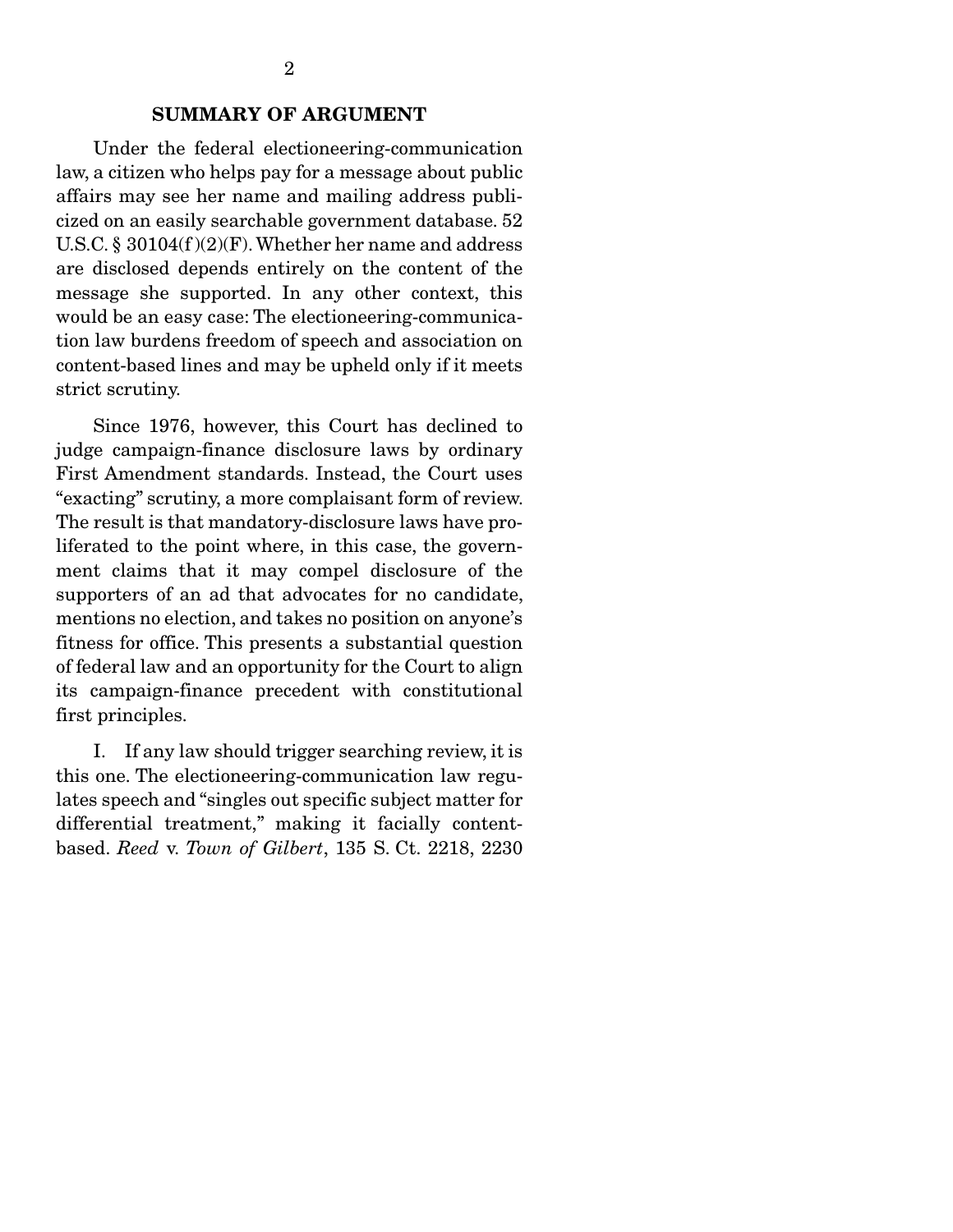(2015). Legislators have even heralded the system's deterrent effect on unwelcome speech.

 The resulting burdens are profound. First, forcing people to divulge their names, addresses, and political leanings exposes them to reprisals. Every election cycle brings fresh evidence of this phenomenon; even the most basic acts of civic engagement can trigger threats of violence, lawsuits, and career-ending social-media crusades. In the past, the Court has discounted this speech-deterrent consequence, reasoning that only actual targets of harassment are chilled from speaking. But in the Information Age, it is often impossible to predict what viewpoints may provoke retaliation, much less prove it in court.

 Second, mandatory-disclosure laws chill speech by forcing people to surrender their "privacy interest in keeping personal facts away from the public eye." *U.S. Dep't of Justice* v. *Reporters Comm. for Freedom of Press*, 489 U.S. 749, 769 (1989). Outside the First Amendment context—in Freedom of Information Act cases, for instance—the Court gives great weight to "the individual's control of information concerning his or her person." *Id.* at 763. That same solicitude should extend to citizens who do not wish to give up their personal information as the cost of engaging in advocacy or protest.

 II. Given its content-based structure and speechchilling burdens, the electioneering-communication law is a leading candidate for strict scrutiny. What the courts apply instead, however, is an "exacting"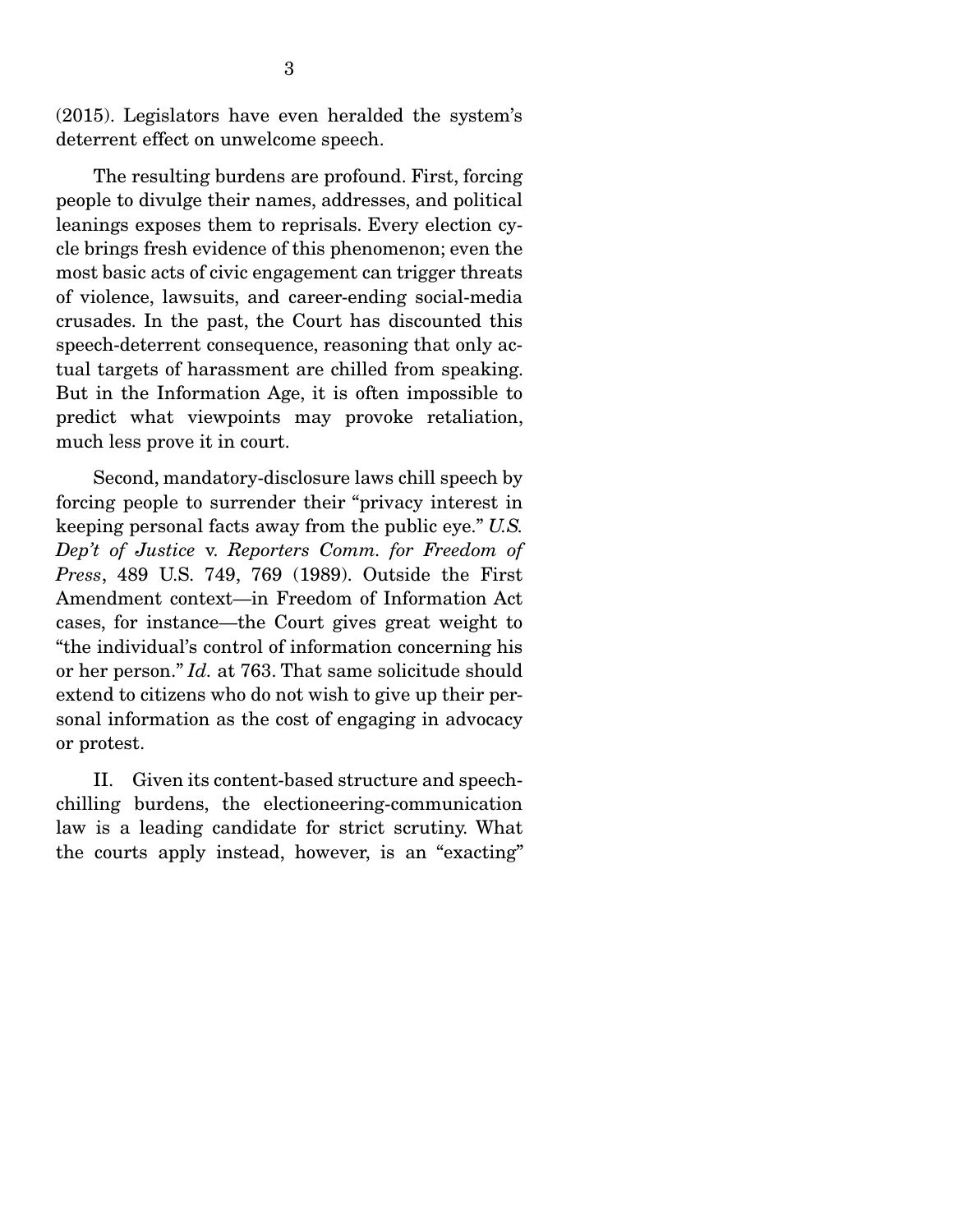standard that raises grave questions under the First Amendment. Under exacting scrutiny, mandatorydisclosure laws are alleged to serve a substantial interest because they allow the government to "help" listeners "react" to speech in "a proper way." *See Citizens United* v. *FEC*, 558 U.S. 310, 367, 371 (2010). Through no other First Amendment lens would that interest appear substantial, or even legitimate.

 Even if the informational interest were wellfounded, the government has never shown that systems like the electioneering-communication law materially further this interest. In *Buckley* v. *Valeo*, 424 U.S. 1 (1976) (per curiam), the Court devoted little more than a sentence to the issue, *id.* at 68; *see also id.* at 81- 82. Since then, the Court has taken *Buckley*'s conclusion on faith, without ever requiring the government to show why publicizing a citizen's personal data provides more than "the most limited incremental support for the interest asserted." *Bolger* v. *Youngs Drug Prods. Corp.*, 463 U.S. 60, 73 (1983). This case shows how far afield the government has strayed: Appellant would be required to report the names and addresses of people who support a message that is independent of any candidate, advocates for no one's election, and does not even approach a stance on any candidate's merits. Under no meaningful scrutiny would applying the electioneering-communication law advance the government's informational interest here (much less combat the sort of corruption that has historically been viewed as the main target of campaign-finance laws).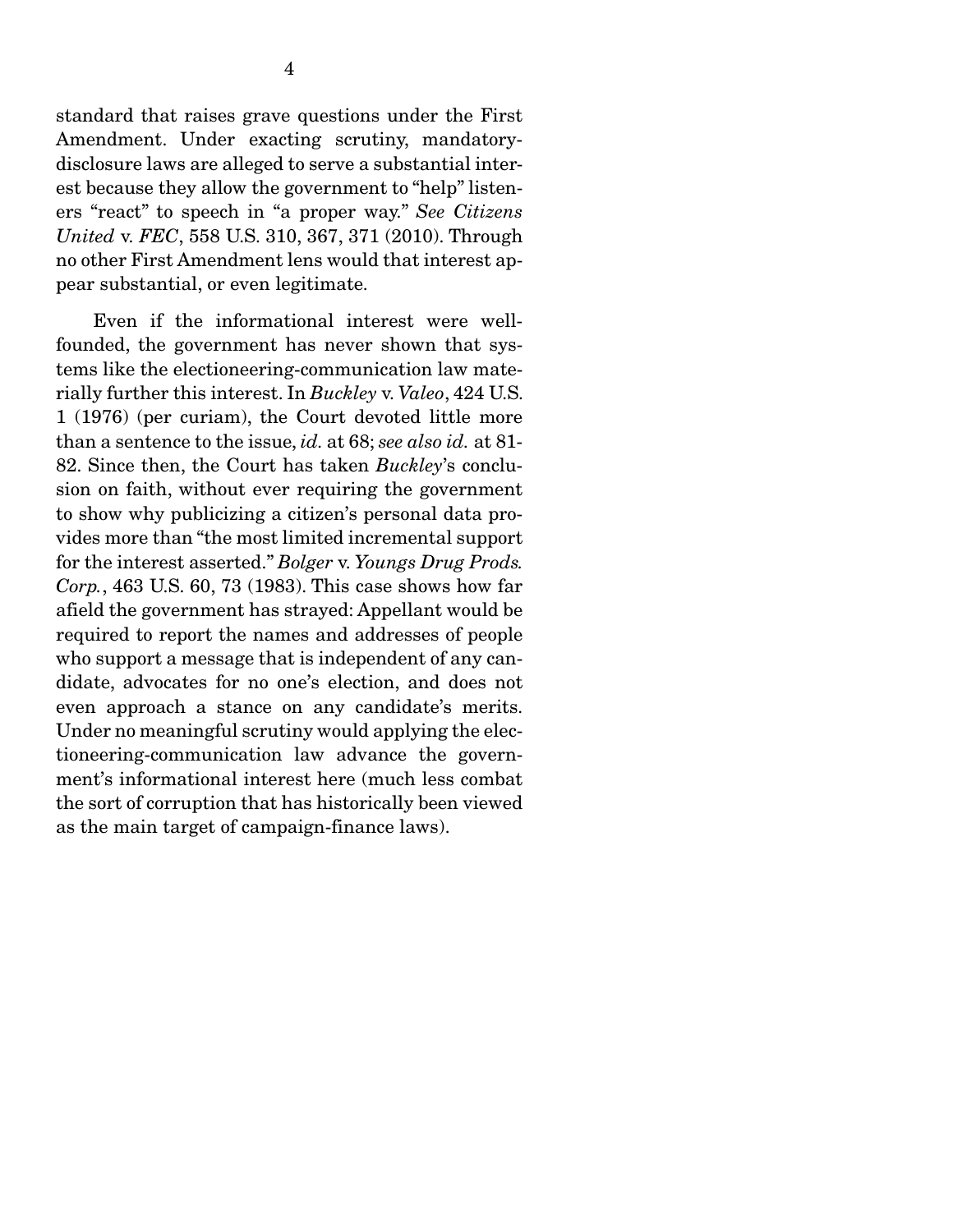None of this gave the district court pause, which spotlights why this Court's intervention is needed. For defenders of mandatory-disclosure laws—and for courts upholding them—the First Amendment analysis too often reduces to the aphorism that "[s]unlight is said to be the best of disinfectants." *Buckley*, 424 U.S. at 67 (quoting Louis Brandeis, Other People's Money 62 (1933)). Yet a later Brandeis maxim better captures the scrutiny these laws merit: "Experience should teach us to be most on our guard to protect liberty when the government's purposes are beneficent." *Olmstead* v. *United States*, 277 U.S. 438, 479 (1928) (Brandeis, J., dissenting), *overruled in part by Katz v. United States*, 389 U.S. 347 (1967). Whatever Congress's purposes, the electioneering-communication law is content-based, intrudes on speech and association, and has not been shown to serve a legitimate governmental interest. The law's constitutionality presents a substantial question that warrants review.

#### ARGUMENT

--------------------------------- ---------------------------------

#### I. The electioneering-communication law is a content-based restriction on speech.

 By requiring speakers to publicly disclose their allies when they mention federal candidates, the electioneering-communication law imposes a contentbased burden that calls for strict scrutiny. Because the law applies only to broadcast speech that "refers to a clearly identified candidate for Federal office," 52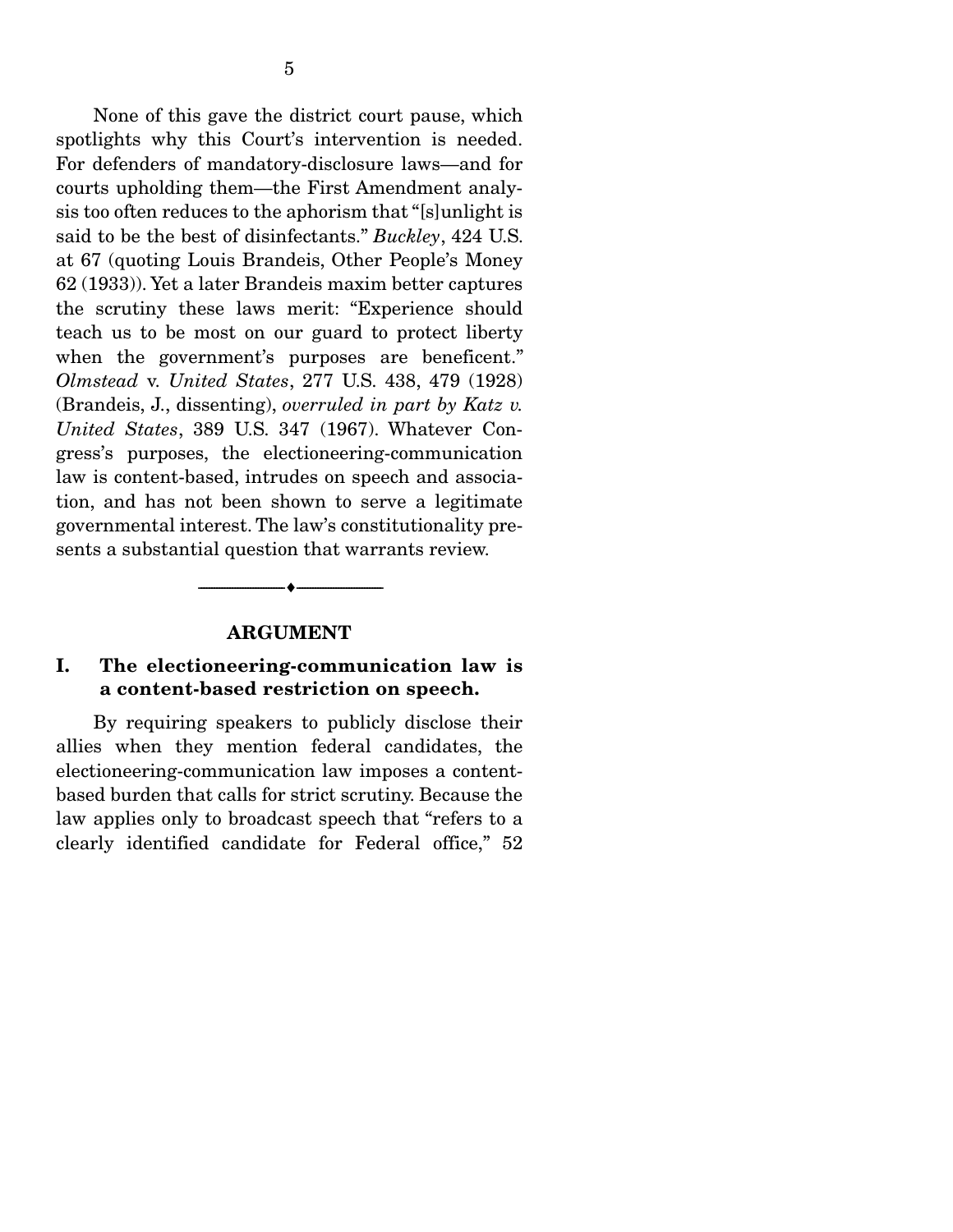U.S.C. §  $30104(f)(3)(A)(i)(I)$ , it embodies an "obvious" content-based distinction. *See Reed*, 135 S. Ct. at 2227. The accompanying burdens can hardly be overstated: Conditioning First Amendment rights on publicizing personal data invites reasonable fears of reprisal and dissuades citizens and groups from participating in advocacy and protest.

#### A. The electioneering-communication law draws distinctions based on content.

 If a speaker conveys a broadcast message in the months leading up to a federal election, that message is regulated as an electioneering communication only if it refers to a federal candidate (and meets other criteria). Thus, a message with a candidate's "name, nickname, photograph, or drawing" or other "unambiguous reference" may be an electioneering communication. 11 C.F.R. § 100.17. Any other message is not. Whether the law applies "thus depend[s] entirely on the communicative content of the [message]." *Reed*, 135 S. Ct. at 2227.

 The advertisement Appellant wishes to run illustrates the point. But for the electioneering-communication law, Appellant would have placed a radio ad in 2014 "urg[ing] Coloradoans to call Senator Udall, as well as Senator Michael Bennet, to express support for the Justice Safety Valve Act." Jurisdictional Statement App. 7. Senator Bennet was not campaigning for reelection in 2014, so saying "Senator Bennet" would not have implicated the electioneering-communication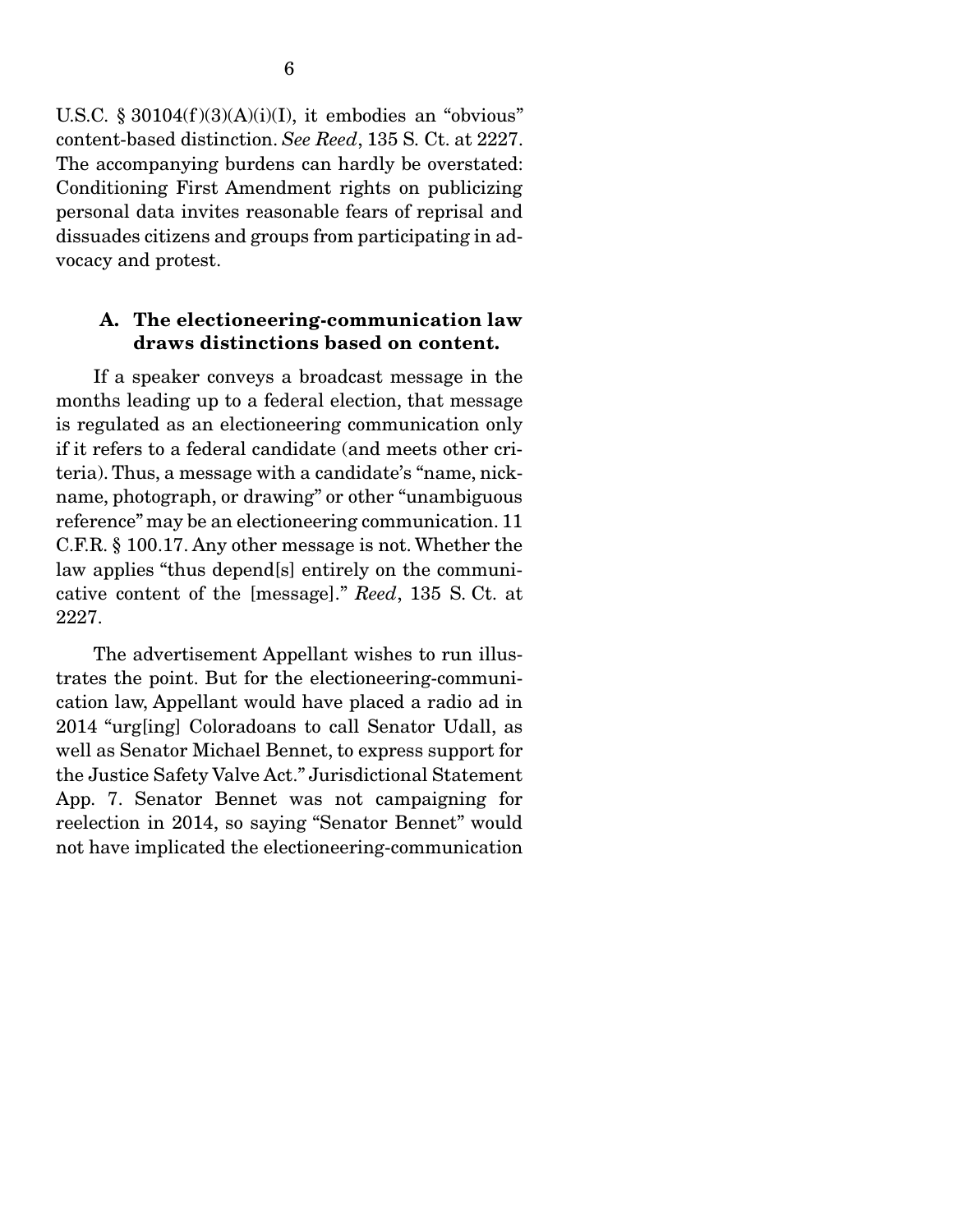law. Senator Udall, by contrast, was an active candidate, so saying "Senator Udall" would have triggered the law.

 A law that applies in this way is paradigmatically content-based. In *Reed*, for example, the Court remarked that "a law banning the use of sound trucks for political speech—and only political speech—would be a content-based regulation, even if it imposed no limits on the political viewpoints that could be expressed." *Reed*, 135 S. Ct. at 2230. The electioneering-communication law draws just such a distinction. As Appellant's case shows, the law regulates not just "political" speech, but *any* qualifying message so long as it refers to a federal candidate. Put differently, the law "expressly draws distinctions based on the [message's] communicative content," *id.* at 2228, because the government can determine whether the law applies only by "examin[ing] the content of the message that is conveyed," *McCullen* v. *Coakley*, 134 S. Ct. 2518, 2531 (2014) (citation omitted).

 Further—and as the Court restated two Terms ago—it is no answer to say that the law is content-neutral because Congress acted with "benign motive, content-neutral justification, or lack of 'animus toward the ideas contained' in the regulated speech." *Reed*, 135 S. Ct. at 2228 (citation omitted). Foremost, "an innocuous justification cannot transform a facially contentbased law into one that is content neutral." *Id*. Moreover, Congress gave plenty of reasons to believe that the electioneering-communication law was enacted with an eye toward muting criticism. In 2001, a leading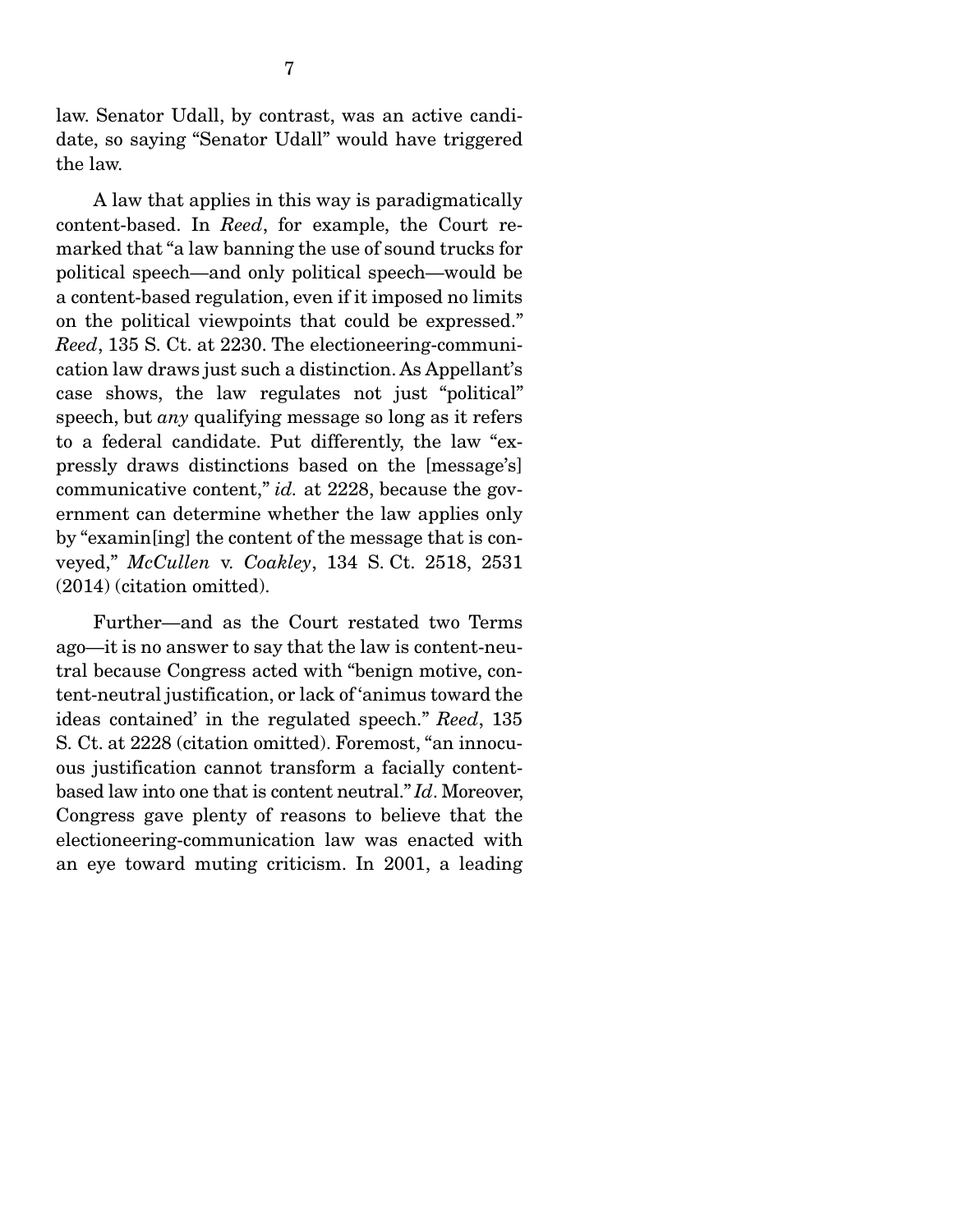sponsor of the Bipartisan Campaign Reform Act promised that "[i]f you demand full disclosure for those that pay for those ads, you're going to see a lot less ['attack' advertising]." 147 Cong. Rec. S3116 (Mar. 29, 2001) (Sen. McCain). Introducing a more recent bill to expand the electioneering-communication law, another Senator remarked that "[t]he deterrent effect should not be underestimated." Transcript, *Sen. Charles E. Schumer, D-NY, and Rep. Christopher Van Hollen, D-MD., Hold a News Conference on Citizens United v. FEC Ruling*, 2010 WL 465697, Roll Call (Feb. 11, 2010). The legislative record thus signals that, like many content-based laws, the electioneering-communication law was created with speech-deterrence in mind. *Cf. Reed*, 135 S. Ct. at 2233 (Alito, J., concurring) ("Limiting speech based on its 'topic' or 'subject' favors those who do not want to disturb the status quo.").

### B. Mandatory reporting systems like the electioneering-communication law burden citizens and groups in exercising their First Amendment rights.

 That the electioneering-communication law mandates disclosure (rather than banning speech outright) does not make it any less content-based. "[T]he 'distinction between laws burdening and laws banning speech is but a matter of degree," so "[t]he 'Government's content-based burdens must satisfy the same rigorous scrutiny as its content-based bans.' " *Sorrell* v. *IMS Health Inc.*, 564 U.S. 552, 565-66 (2011) (citation omitted); *see also Free Speech Coal.* v. *Att'y Gen.*, 825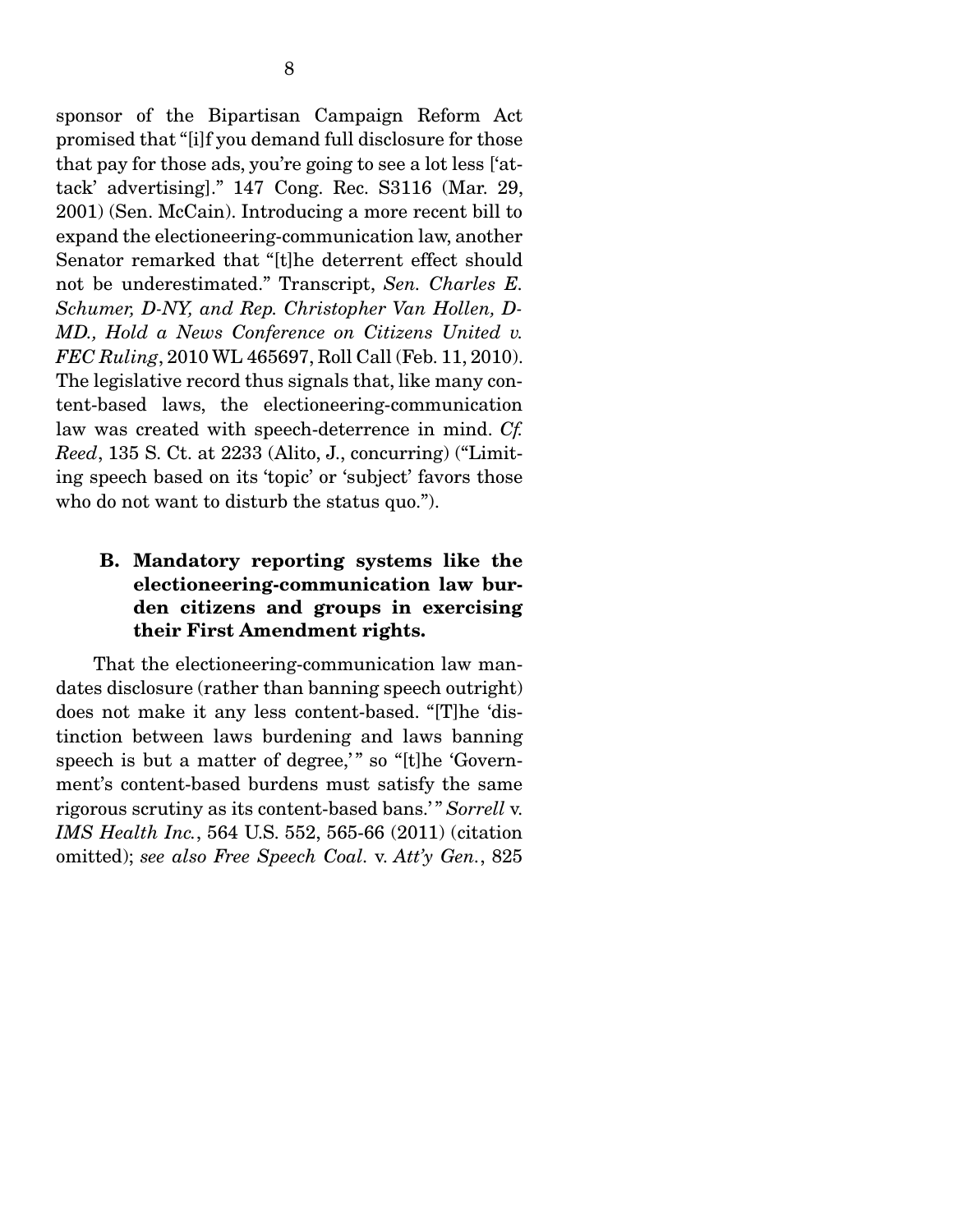F.3d 149, 159-64 (3d Cir. 2016) (holding that strict scrutiny attaches to recordkeeping statute governing depictions of sexually explicit conduct). And mandatory-disclosure laws burden speech and association in at least two ways. First, they make speakers and their supporters vulnerable to retaliation based on their political views. Second, the laws abridge speech and

association by infringing people's privacy interests in, for example, their addresses, occupations, and political sympathies.

### *1. By forcing people to divulge sensitive information, mandatory-disclosure laws expose them to reprisals that government actors are deliberately shielded from.*

 a. Mandatory-disclosure laws carry with them the reasonable fear of exposure to retaliation. With personal data available at the click of a button, "disclosure requirements enable private citizens and elected officials to implement political strategies *specifically calculated* to curtail campaign-related activity and prevent the lawful, peaceful exercise of First Amendment rights." *Del. Strong Families* v. *Denn*, 136 S. Ct. 2376, 2377 (2016) (Thomas, J., dissenting from denial of certiorari) (quoting *Citizens United*, 558 U.S. at 483 (Thomas, J., concurring in part and dissenting in part)). In part for this reason, the Court has long acknowledged that "public disclosure . . . will deter some individuals who otherwise might contribute" to political causes. *Buckley*, 424 U.S. at 68.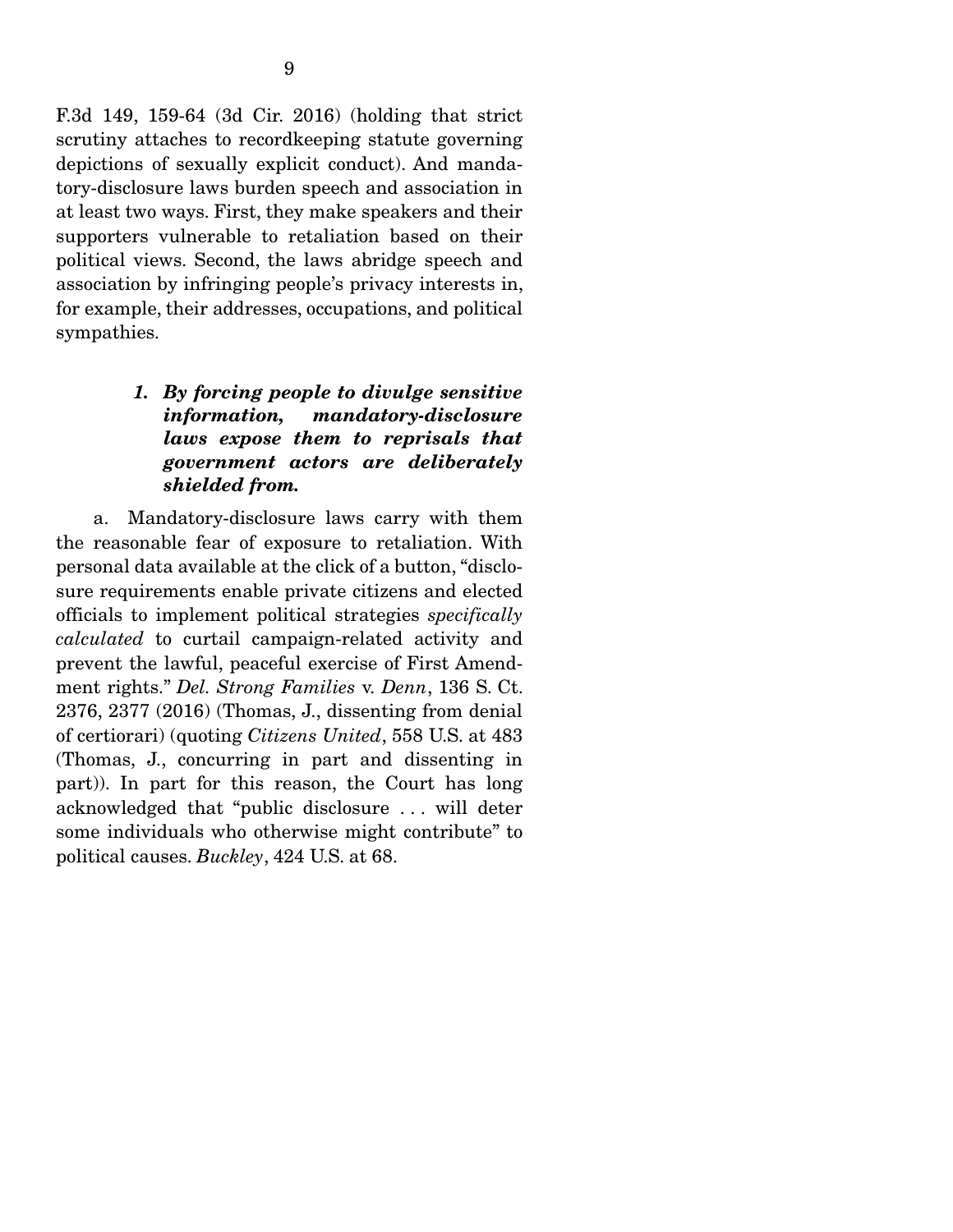In the Information Age, the prospect of retaliation has only intensified; it is an unavoidable consideration for anyone whose views are publicized on virtually any topic of public note. As an extreme example, consider Gigi Brienza, who made a \$500 contribution to a presidential campaign. Because she gave more than \$200, her name, address, and employer were disclosed on the campaign's FEC reports. 52 U.S.C.  $\S 30104(b)(3)(A)$ . That put her in the crosshairs of Stop Huntingdon Animal Cruelty (SHAC), a "radical animal rights organization that relie[d] on crimes of violence and a campaign of fear." *Eco-Terrorism Specifically Examining Stop Huntingdon Animal Cruelty (''SHAC'') Before the S. Comm. on Env't & Pub. Works*, 109th Cong. (2005) (Sen. Inhofe). Two years after making the contribution, Brienza learned that SHAC had "culled [her] information from campaign contribution records," determined that she worked for a company they disliked, then publicized her name and home address on a list of "targets," declaring "Now you know where to find them." Going forward, Brienza wrote, "I will limit my contribution to \$199.99: the price of privacy in an age of voyeurism and the cost of security in an age of domestic terrorism." Gigi Brienza, *I Got Inspired. I Gave. Then I Got Scared*, Wash. Post, July 1, 2007.

 Brienza's story illustrates that the modern risks created by mandatory disclosure may have nothing to do with the political positions of the donor herself; Brienza was targeted because of the company she worked for, not because of her political views. At the same time, there are unmistakable signs of a "cottage industry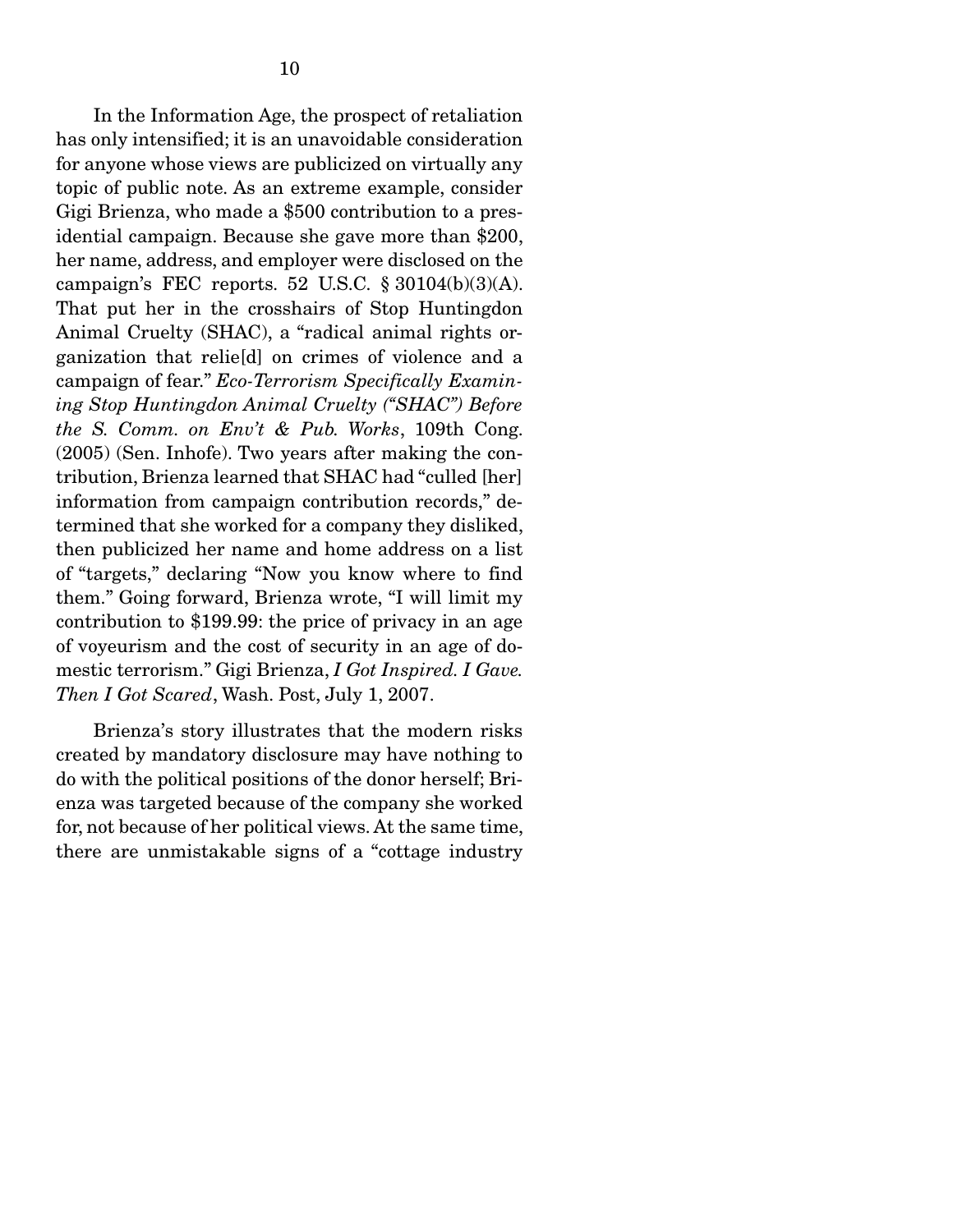that uses forcibly disclosed donor information to *pre-empt* citizens' exercise of their First Amendment rights" by punishing those who support disfavored candidates or measures. *Citizens United*, 558 U.S. at 482 (Thomas, J., concurring in part and dissenting in part). The speech-retaliatory aftermath of California's Proposition 8, in 2008, is well-documented. *Id.* Even six years later, "intense pressure from the press and social media" drove a business executive to resign based on a contribution he made during that campaign. The Mozilla Blog, *FAQ on CEO Resignation* (Apr. 5, 2014), https://goo.gl/MVG0Fg; *see also* Ilya Shapiro, *Mozilla's CEO Showed The Cost Of Disclosure Laws By Crossing The Satan-Scherbatsky Line*, Forbes (Apr. 6, 2014), https://goo.gl/0e1hcd.

 There are other examples. In 2010, a researchand-information center outlined plans to "systematically review the independent expenditure reports provided to the FEC" and use the data to "aggressively attack" disfavored speakers and "provoke backlashes among companies' shareholders, employees, and customers, and the public-at-large." Media Matters Action Network, *2012: A Three-Year Campaign* 82-83, https:// goo.gl/71M3PH. "Over time," the center stated, "we believe these efforts will dissuade corporations from interfering in our democracy." *Id.* 83.

 In similar vein, in 2013, U.S. Senator Durbin contacted organizations that he believed were associated with the American Legislative Exchange Council (ALEC). "Although ALEC does not maintain a public list of corporate members or donors," Senator Durbin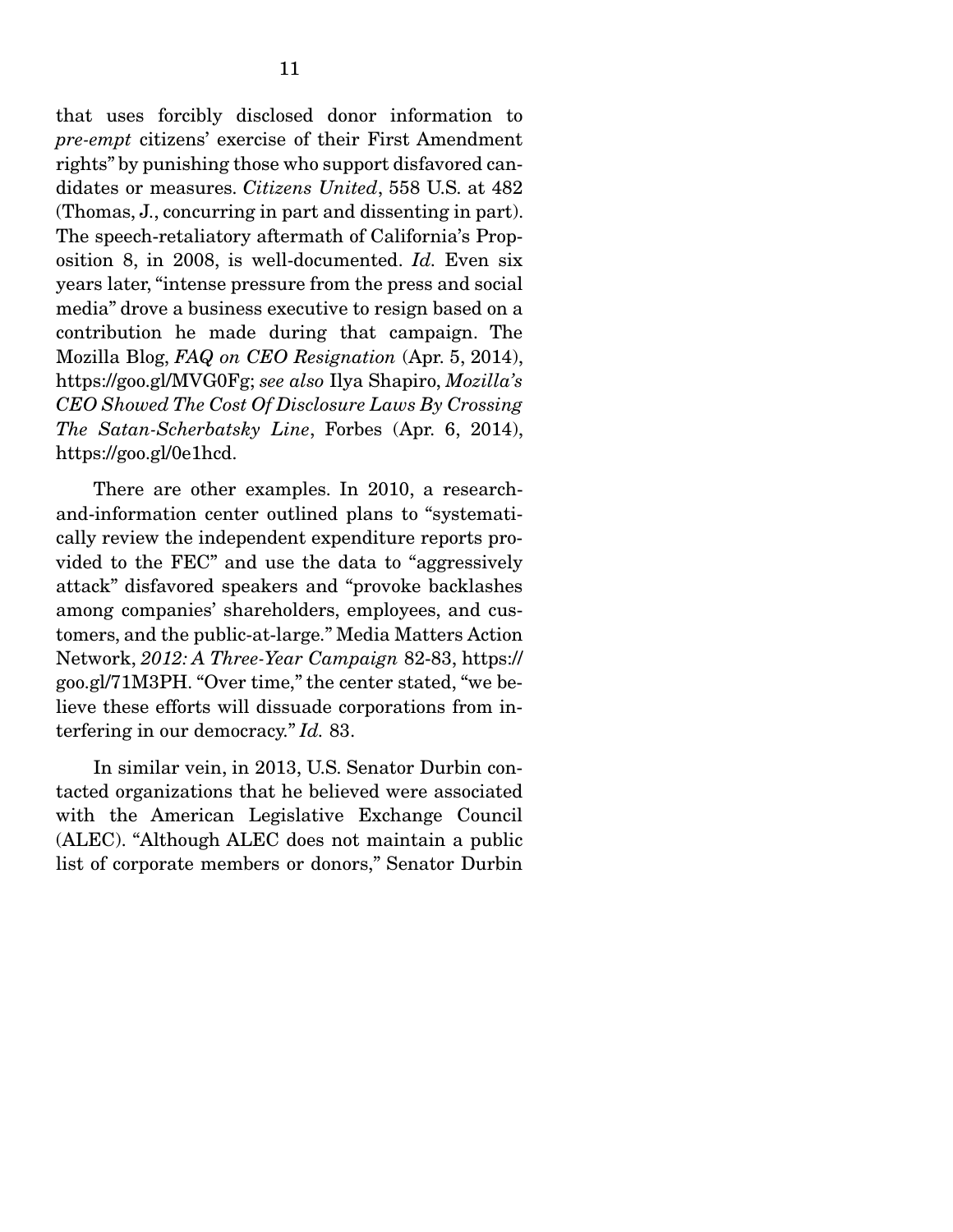informed them, "other public documents indicate that your company funded ALEC" in recent years. In his capacity as a federal lawmaker, Senator Durbin then asked each recipient to state its position on ALEC's model "stand your ground" legislation. *Durbin Wants a List*, Wall St. J., Aug. 7, 2013. *Amicus* Cato Institute one of the targeted organizations—responded that the letter was "an obvious effort to intimidate" and amounted to "a subtle but powerful form of government coercion." Letter from J. Allison to R. Durbin (Aug. 8, 2013), https://goo.gl/fL5CrA.

 Or take Frank VanderSloot, an Idahoan whose business contributed to a group advocating for a Republican presidential candidate in 2011. The Democratic presidential campaign singled out VanderSloot on its website, and within three months a private investigator had sought court documents dealing with VanderSloot's divorce, the IRS had opened an examination into his taxes, and the Department of Labor had notified him that it would be auditing his employees. Kimberley A. Strassel, *Trolling for Dirt on the President's List*, Wall St. J., May 10, 2012; Kimberley A. Strassel, *Obama's Enemies List*—*Part II*, Wall St. J., July 19, 2012.

 At the state level, campaign-finance reports in Colorado fuel an enforcement system that runs almost entirely on speech-retaliation. Unlike most states, Colorado outsources its campaign-finance enforcement to "[a]ny person," Colo. Const. art. XXVIII,  $\S 9(2)(a)$ , and viewpoint-discriminatory lawsuits are regularly prosecuted using data collected from campaign-finance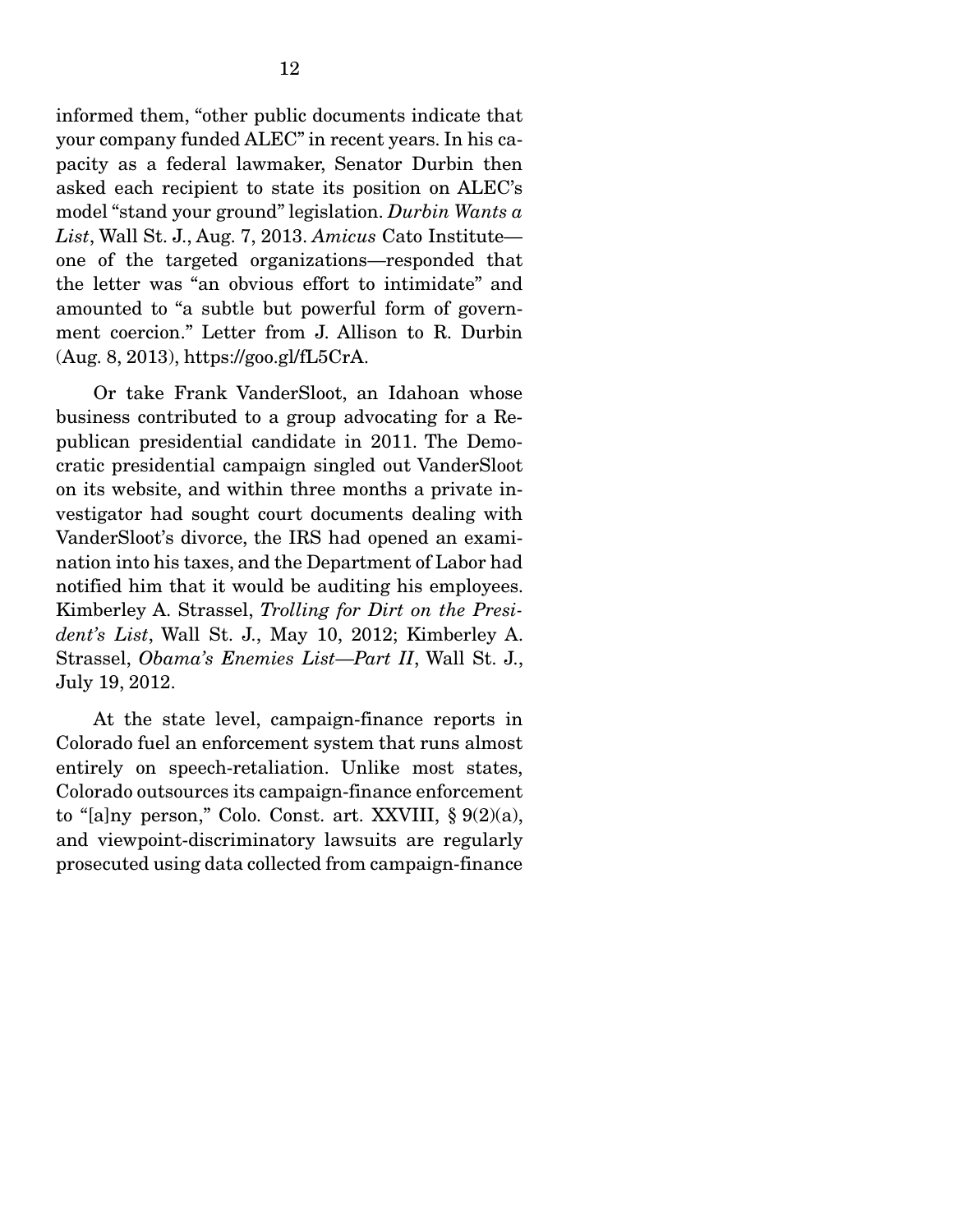reports. One complainant—responsible for filing more than 60 such cases in recent years—champions the system as a way to wage "political guerilla legal warfare" against disfavored viewpoints. Matt Arnold, *Turning the Tables: Fighting Back against the Left's Lawfare in Colorado*, Common Sense News (Feb. 2014) B-7, https://goo.gl/yOMlRH; *see also* Decision at 2, *Campaign Integrity Watchdog* v. *Colo. Republican*  Party PAC, OS2016-0002 (Colo. Office of Admin. Cts. 2016) (noting that complaint demanded \$36,000 penalty for reporting errors involving two \$3 contributions), http://goo.gl/2jKTl5.

 Examples from outside the campaign-finance context further illustrate the risk of reprisals; even the most basic acts of civic engagement can have harrowing, unpredictable consequences. In 2015, for instance, a college student challenged a presidential candidate about his stance on women's rights. After the candidate characterized her as "arrogant" and her statement as "nasty," the student weathered an unremitting campaign of harassment. Jenna Johnson, *This is what happens when Donald Trump attacks a private citizen on Twitter*, Wash. Post, Dec. 8, 2016. "I think the worst day," she recounted, "was when someone said my address and they said they were coming and they were going to rape me." Christina Manduley, *Woman bullied after Trump tweet: I was threatened with rape*, CNN.com (Dec. 9, 2016), https://goo.gl/nWOu7v.

 Employees at an Arizona newspaper faced similar repercussions when their paper endorsed last year's Democratic presidential nominee. "[T]he reaction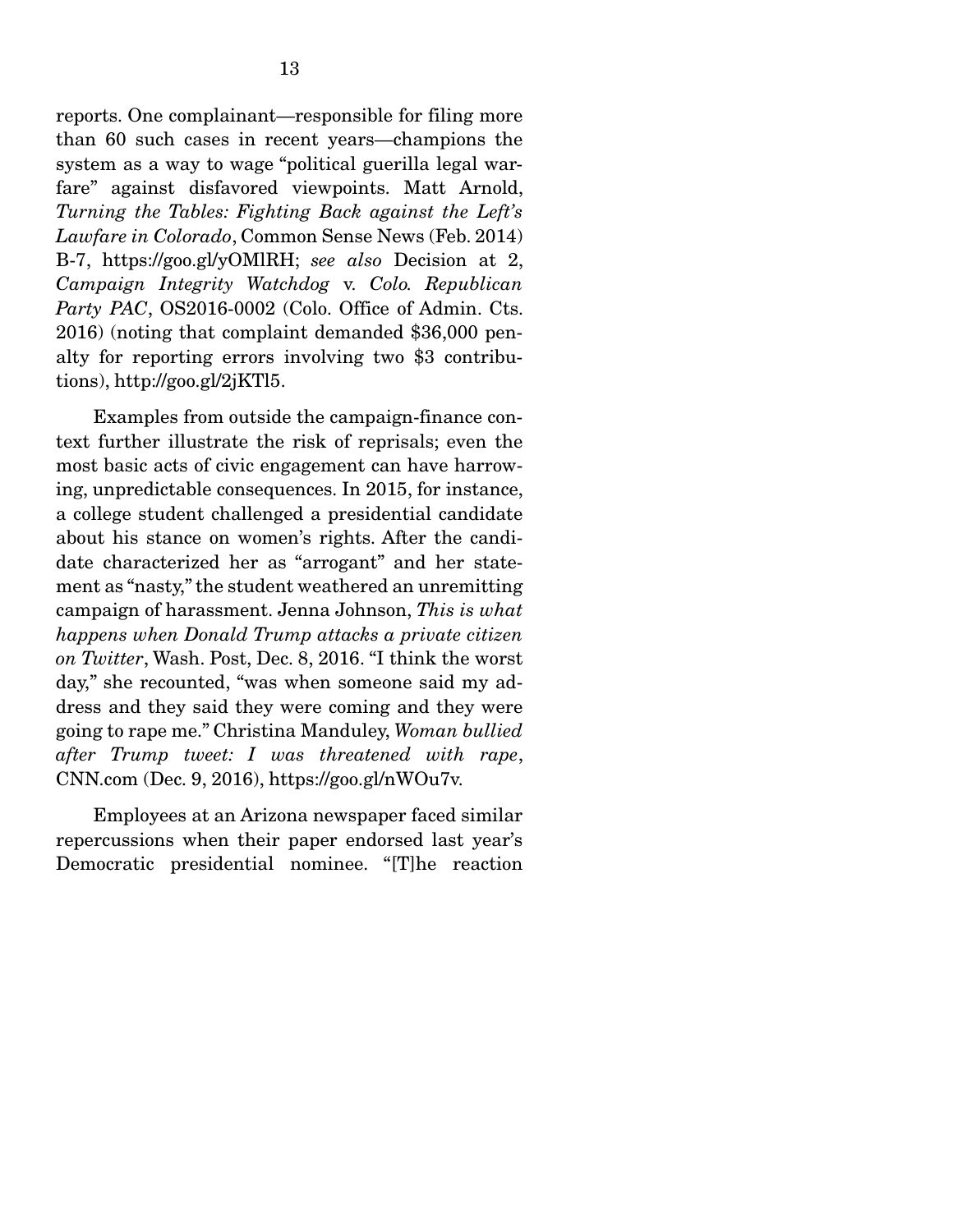started pouring in," reported the paper's president; "Threats against our business. Threats against our people." Mi-Ai Parrish, *How do we respond to threats after our endorsement? This is how*, Ariz. Republic, Oct. 15, 2016. Subscription-sellers were "spit on, threatened with violence, screamed at and bullied." *Id.* Understandably, most of these lower-level personnel "were too frightened to share even their first names" in a piece reiterating their employer's commitment to free speech. *Id.*

 And reprisals are not unique to nationwide elections and hot-button issues. In 2013, for instance, Hawaii police responded to "threats made against government officials and private property owners" following debate over a local law concerning pesticides. *Mayor threatened, harassed, police investigate*, The Garden Island, Nov. 1, 2013. During a Colorado schoolboard election, police "investigated incidents of death threats against children of board members and . . . against recall supporters." Yesenia Robles, *Death threats, big money become part of Jeffco school board race*, Denver Post, Oct. 29, 2015.

 None of this is to say, of course, that people who *choose* to publicize their views should enjoy immunity from criticism. Yet the Court should not ignore the chilling effect of *requiring* someone to publicize his or her personal information as the price of exercising constitutional rights. For many people—without tenure, without salary protection, and without security details—government-mandated disclosure of their political leanings and personal data is a real barrier.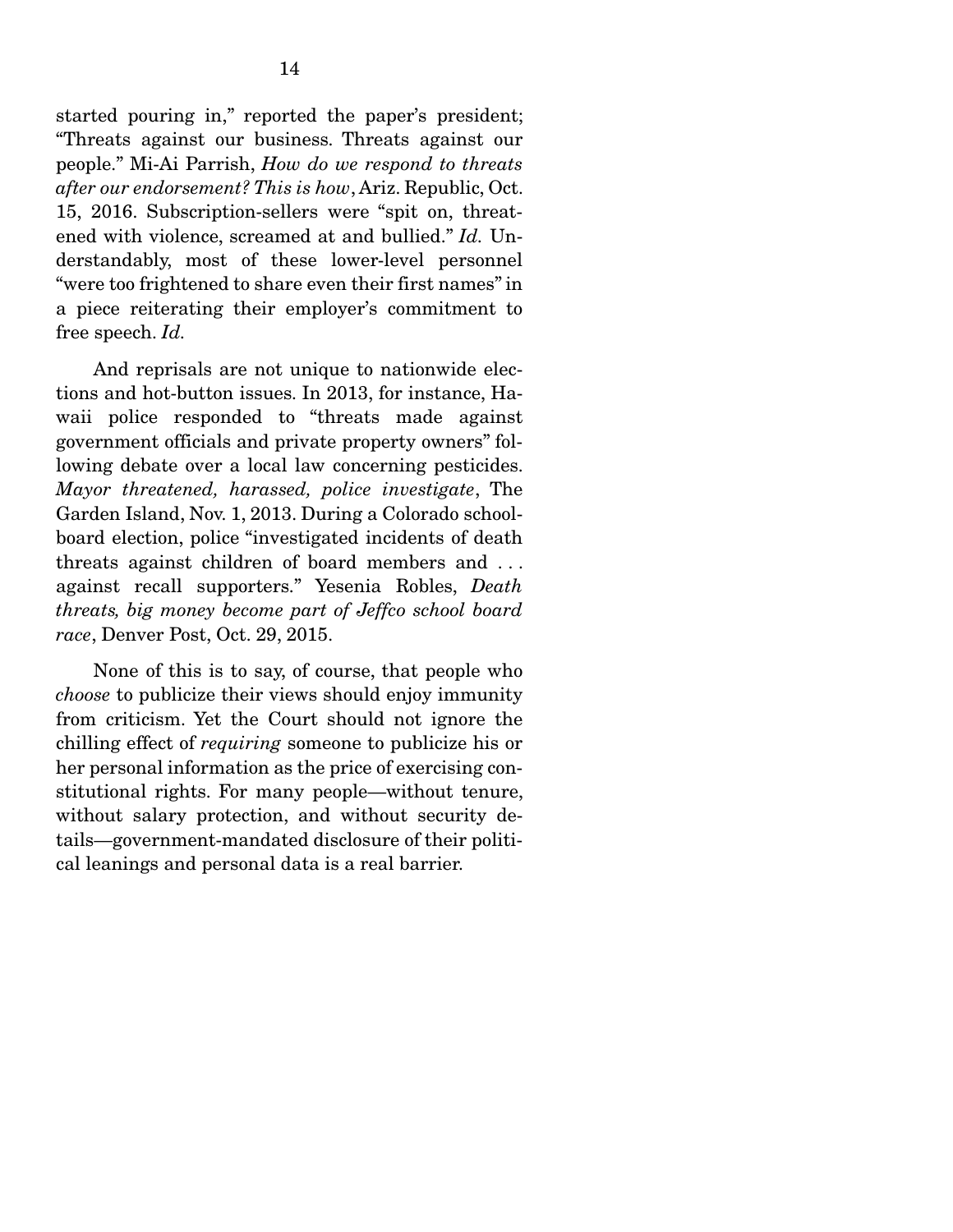b. The federal courts have given uniquely short shrift to how the prospect of harassment chills political engagement. Since *Buckley*, this Court has acknowledged that "disclosure may . . . expose contributors to harassment or retaliation." 424 U.S. at 68. But, also since *Buckley*, the Court has discounted this deterrent effect almost entirely. Only if a speaker can prove "a reasonable probability that [its] members would face threats, harassment, or reprisals if their names were disclosed" will courts grant a case-specific, as-applied exemption from mandatory-disclosure laws. *Citizens United*, 558 U.S. at 370.

 This high bar mistakes the threat of harassment for a danger that affects only the rare "persecuted groups." *See Doe v. Reed*, 561 U.S. 186, 218 (2010) (Stevens, J., concurring in part and concurring in the judgment). Yet much has changed since the Court decided early cases about government harassment of fringe political parties. *Brown* v. *Socialist Workers '74 Campaign Comm.*, 459 U.S. 87 (1982). Today, "[t]he central storage and easy accessibility of computerized data vastly increase the potential for abuse of that information." *Whalen* v. *Roe*, 429 U.S. 589, 607 (1977) (Brennan, J., concurring). And every prospective speaker (or supporter) knows that there is a real possibility that their campaign-finance reports will be used against them for speech-retaliatory reasons. At the same time, speakers rarely know up front whether they or their allies will be the ones to trigger reprisals. Nor can most prove the likelihood of harm with "the requisite specificity or severity" courts demand. *Citizens United* v.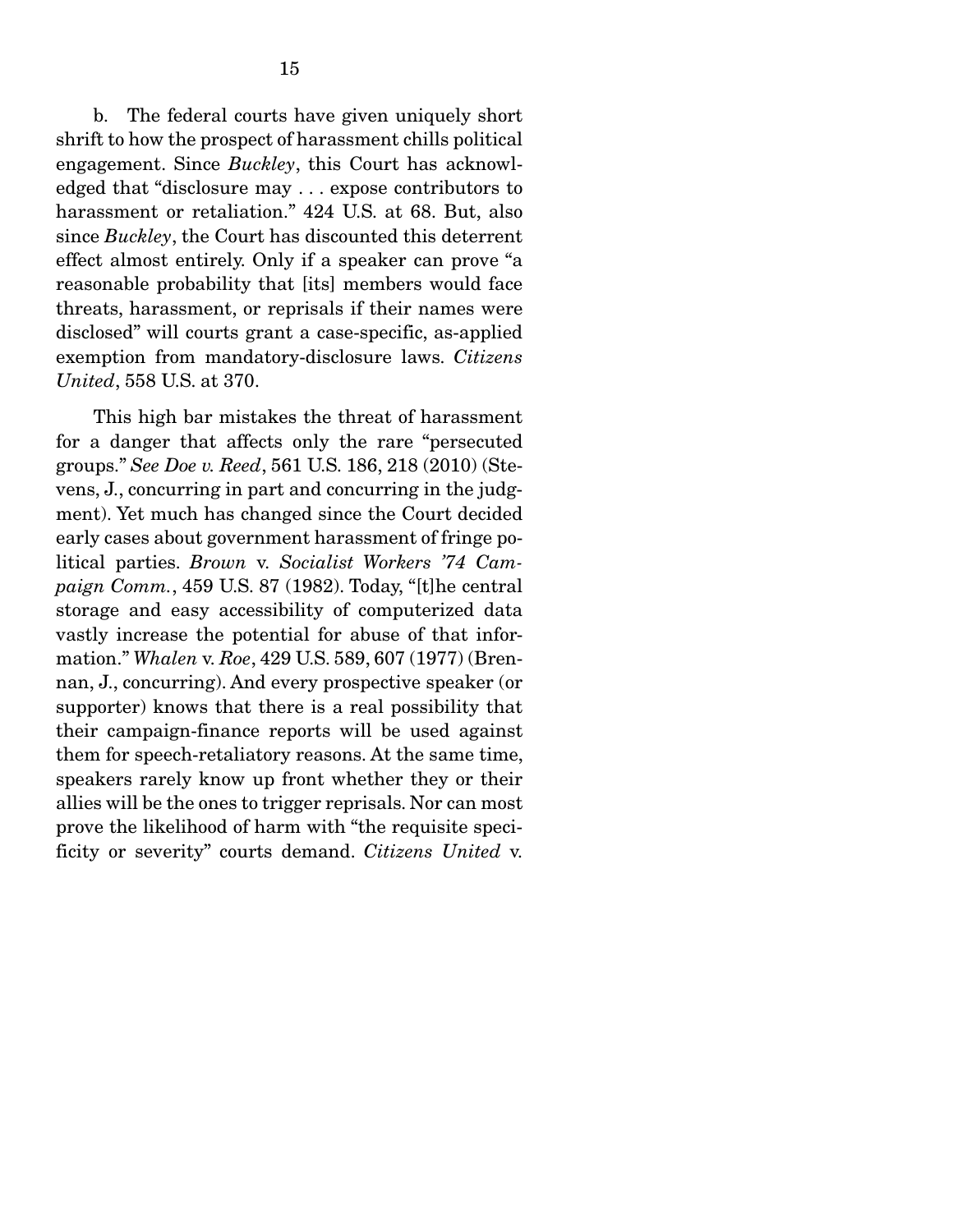*Schneiderman*, No. 14-cv-3703, 2016 WL 4521627, at \*8 (S.D.N.Y. Aug. 29, 2016), *appeal docketed*, No. 16- 3310 (2d Cir.).

 The difficulty in meeting this standard for as-applied relief bespeaks a fundamental problem: In no other area of First Amendment law do we "ask[] citizens to put their livelihoods and reputations on the line before the judiciary will protect them." Benjamin Barr & Stephen R. Klein, *Publius Was Not a PAC: Reconciling Anonymous Political Speech, the First Amendment, and Campaign Finance Disclosure*, 14 Wyo. L. Rev. 253, 280 (2014). By crediting privacy concerns only when particular speakers somehow prove that they will face reprisals, this Court's precedent discounts the *inherent* prospect of harassment that attends mandatory-disclosure laws. As the examples above show, this deterrent effect is pervasive precisely because it is impossible to predict whether your viewpoint will trigger retaliation.

 Elsewhere, the courts give full weight to this burden. In exempting the names and addresses of government personnel under the Freedom of Information Act (FOIA), the courts are dependably "sensitive to the dangers—including exposure to harassment, pressure, or threats—inherent in revealing workers' identities and addresses to potential adversaries." *Brown* v. *Perez*, 835 F.3d 1223, 1236 (10th Cir. 2016). This Court has found it "clear" that federal employees have a "nontrivial privacy interest in nondisclosure" of their home addresses. *U.S. Dep't of Def.* v. *Fed. Labor Relations Auth.*, 510 U.S. 487, 501 (1994). The government—in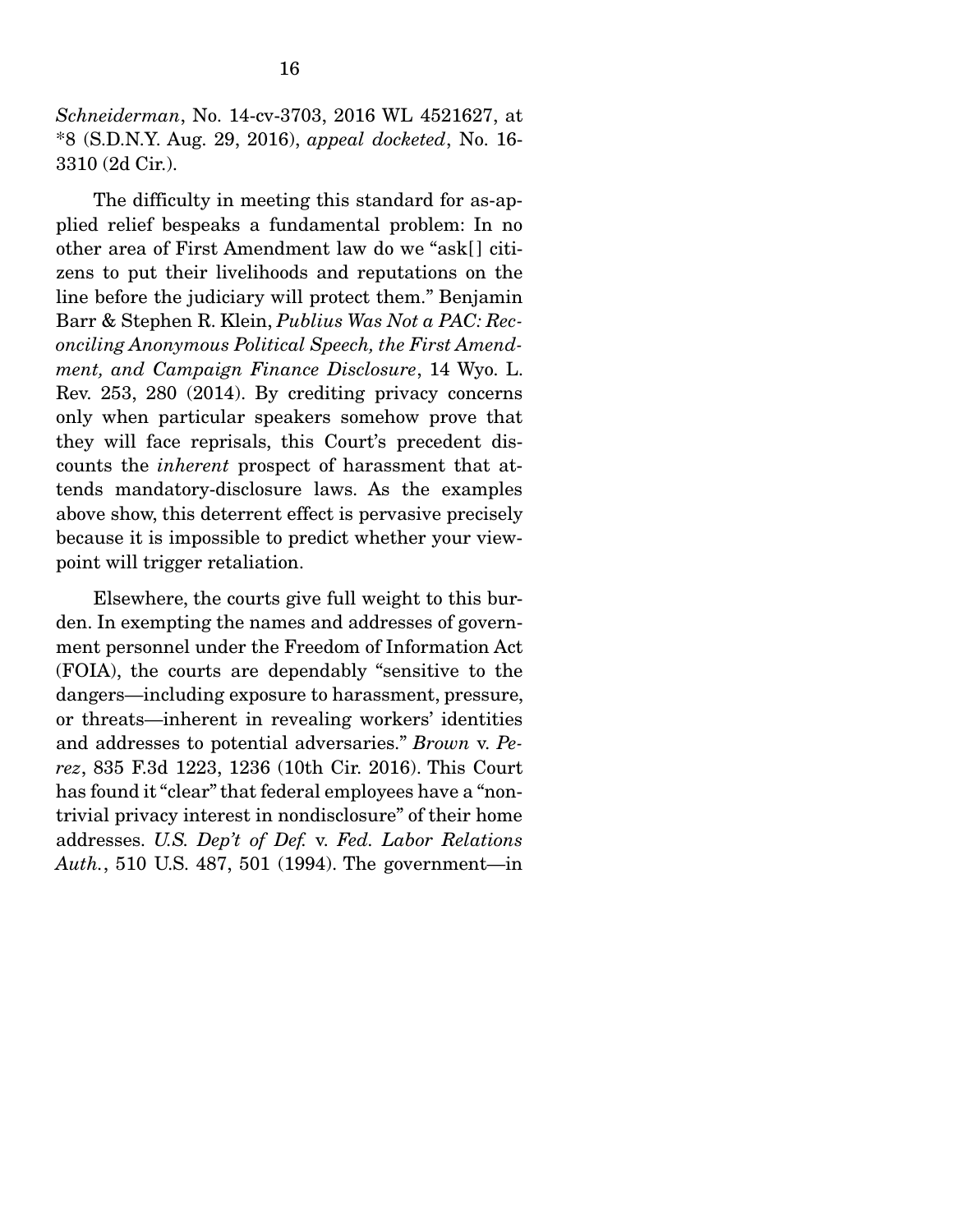those cases, advocating for privacy—need offer no proof that divulging its employees' addresses will invite a "reasonable probability" of "threats, harassment, or reprisals." *Citizens United*, 558 U.S. at 370. It is enough that "[m]any people simply do not want to be disturbed at home by work-related matters" and that nondisclosure "can lessen the chance of such unwanted contacts" and "unsolicited, unwanted mail." *Fed. Labor Relations Auth.*, 510 U.S. at 501.

 Some courts have extended this reasoning to names alone. The D.C. Circuit upheld nondisclosure of the names of FDA employees who worked on approval of an abortifacient, based on a general "danger of abortion-related violence." *Judicial Watch* v. *FDA*, 449 F.3d 141, 153 (D.C. Cir. 2006). The Ninth Circuit affirmed that "the invasion of a personal privacy interest may be 'clearly unwarranted' even when the invasion of privacy is far from a certainty." *Prudential Locations LLC*  v. *U.S. Dep't of Housing & Urban Dev.*, 739 F.3d 424, 432 (9th Cir. 2013) (citation omitted) (upholding nondisclosure of private complainants' names). And the Second Circuit approved nondisclosure of "the names and duty-station information of over 800,000 federal employees," citing exposure to terrorism-related harassment because the employees worked in "sensitive agencies" and "sensitive occupations." *Long v. Office of Pers. Mgmt.*, 692 F.3d 185, 188, 192 (2d Cir. 2012); *see also Judicial Watch* v. *United States*, 84 F. App'x 335, 339 (4th Cir. 2004) (unpublished) (affirming nondisclosure of names of IRS employees).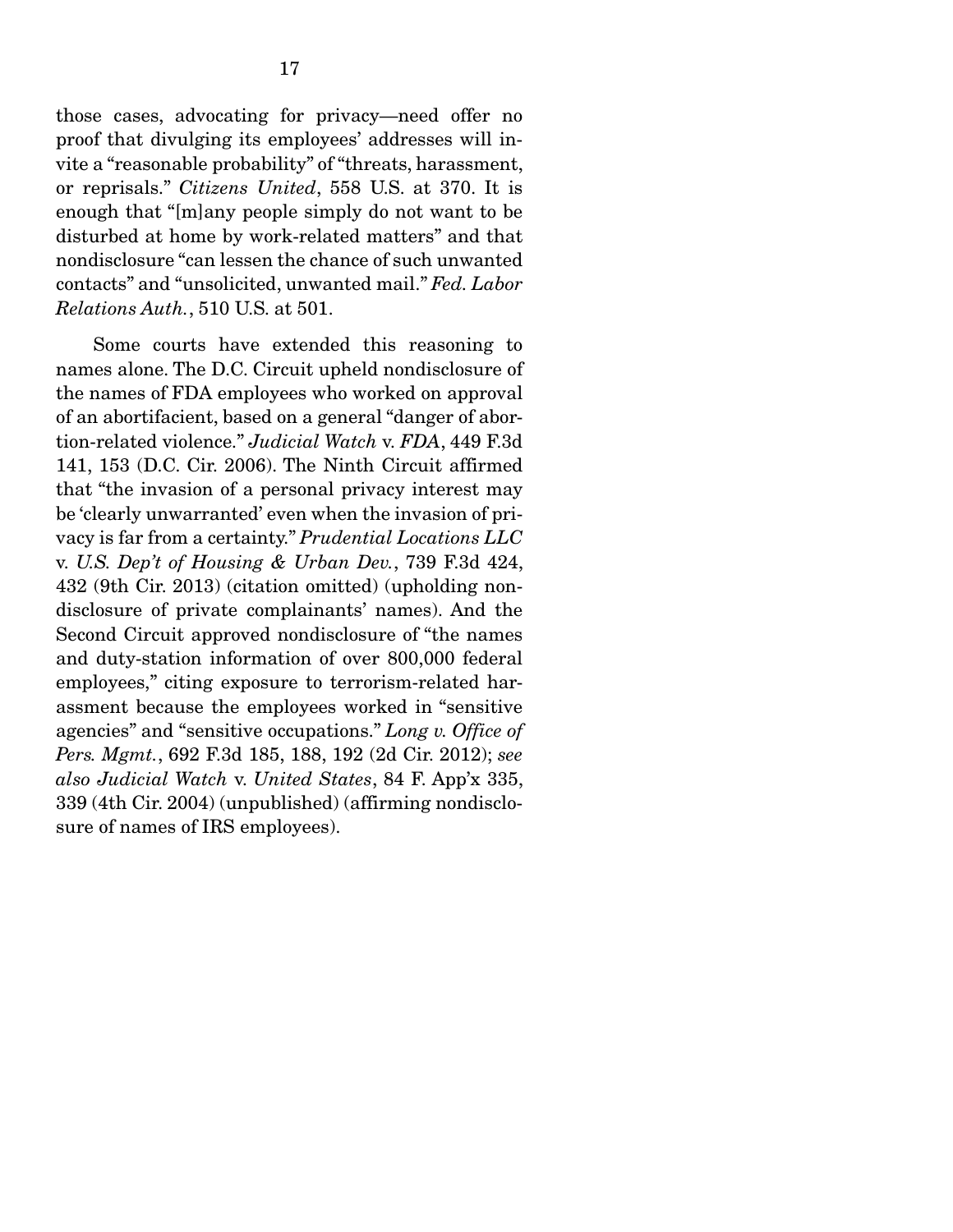If the prospect of harassment carries "great weight" under FOIA, *U.S. Dep't of State* v. *Ray*, 502 U.S. 164, 177 (1991), it is of paramount importance under the First Amendment.2 If any of the 800,000 employees in *Long* were to give \$1,000 to support an ad like Appellant's, her name and mailing address would be published online automatically. 52 U.S.C.  $\S 30104(f)(2)(F)$ . Giving \$200.01 for electoral advocacy would require publication of her occupation and employer as well. *Id.* §§ 30104(c)(2)(C), 30101(13)(A). This uneven regard for disclosure burdens presents serious questions; at minimum, the privacy interests of those who participate in protest or advocacy do not merit *less* attention than the privacy interests of government actors.

#### *2. Mandatory-disclosure laws infringe people's interest in controlling their personal information.*

 Mandated disclosure also creates a more general disincentive to engage in political activity. Even if someone does not anticipate reprisals, conditioning their speech and association on public exposure has a chilling effect. In the context of ballot-measure campaigns, for example, one study contrasted individuals' opinions about mandatory-disclosure requirements in the abstract with their attitude about those same requirements when disclosure affected them personally. Dick M. Carpenter II, Institute for Justice, *Disclosure* 

<sup>2</sup> The plaintiffs in *Ray* sought information about government-interviewed deportees. 502 U.S. at 166.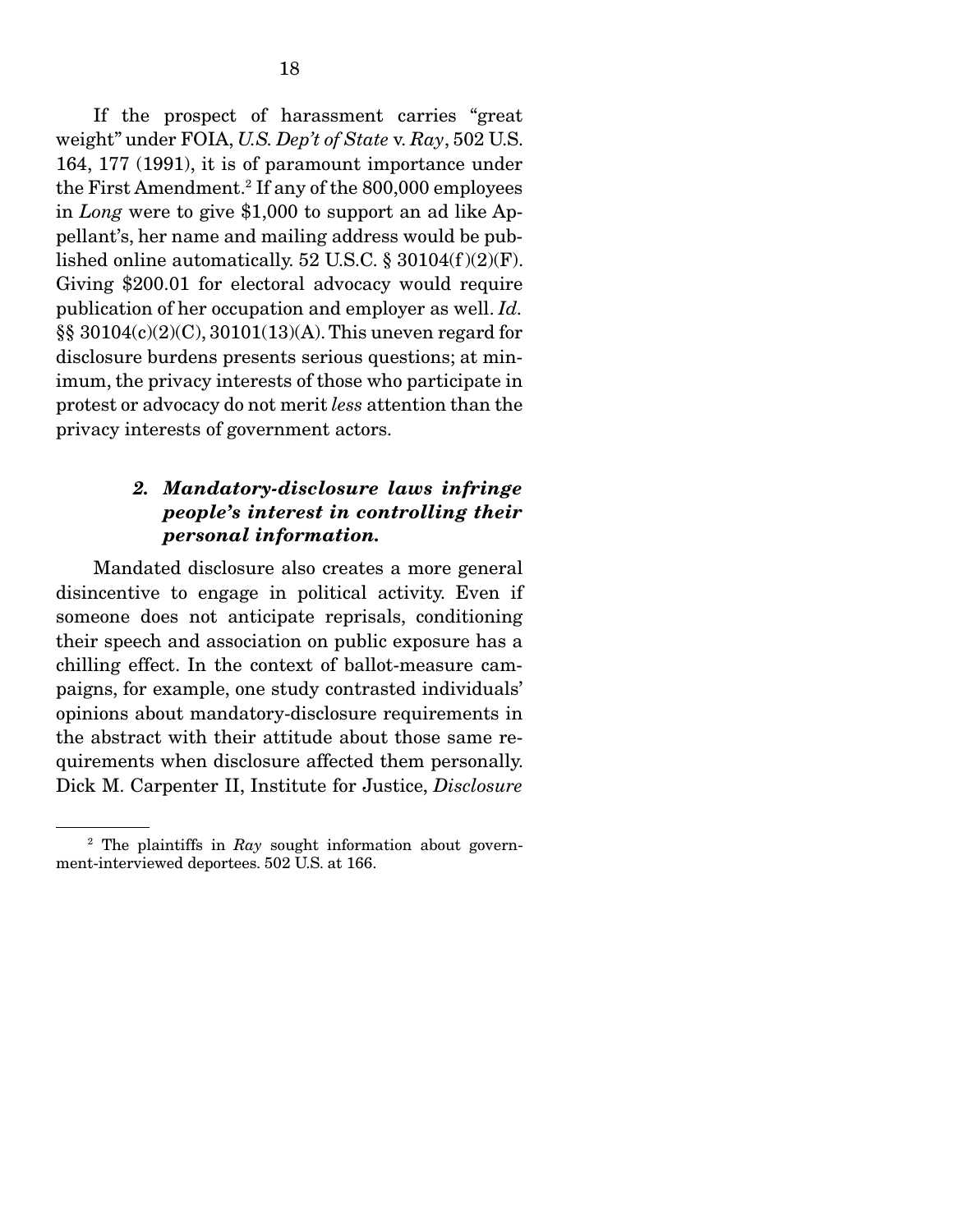*Costs: Unintended Consequences of Campaign Finance Reform* (2007). Although individuals generally claimed to support mandatory disclosure in the abstract, that support dropped off when they considered the personal costs:

[S]upport for disclosure wanes considerably when the issue is personalized....  $[M]$ ore than 56 percent disagreed or strongly disagreed that their identity should be disclosed, and the number grew to more than 71 percent when disclosure of their personal information included their employer's name.

*Id.* 7-8 (citation omitted). Further, three out of five people said they would think twice about donating to a ballot-measure campaign if it meant the government would disclose their names and addresses. *Id*. 7. "[E]ven those who strongly support forced disclosure laws," the study concluded, "will be less likely to contribute to an issue campaign if their contribution and personal information will be made public." *Id.* 8; *see also* Dick M. Carpenter II et al., *Disclosing Disclosure: Lessons from a "Failed" Field Experiment*, 12:2 The Forum 343, 343, 345 (2014) (noting that a vanishingly small percentage of federal candidates agreed to join an experiment whereby they would alert potential contributors "that their donations would be made available on the Internet, along with their address, employer, and other personal information").

 Online dissemination only sharpens the deterrent effect. Under federal and state campaign-finance systems, data detailing names, political leanings,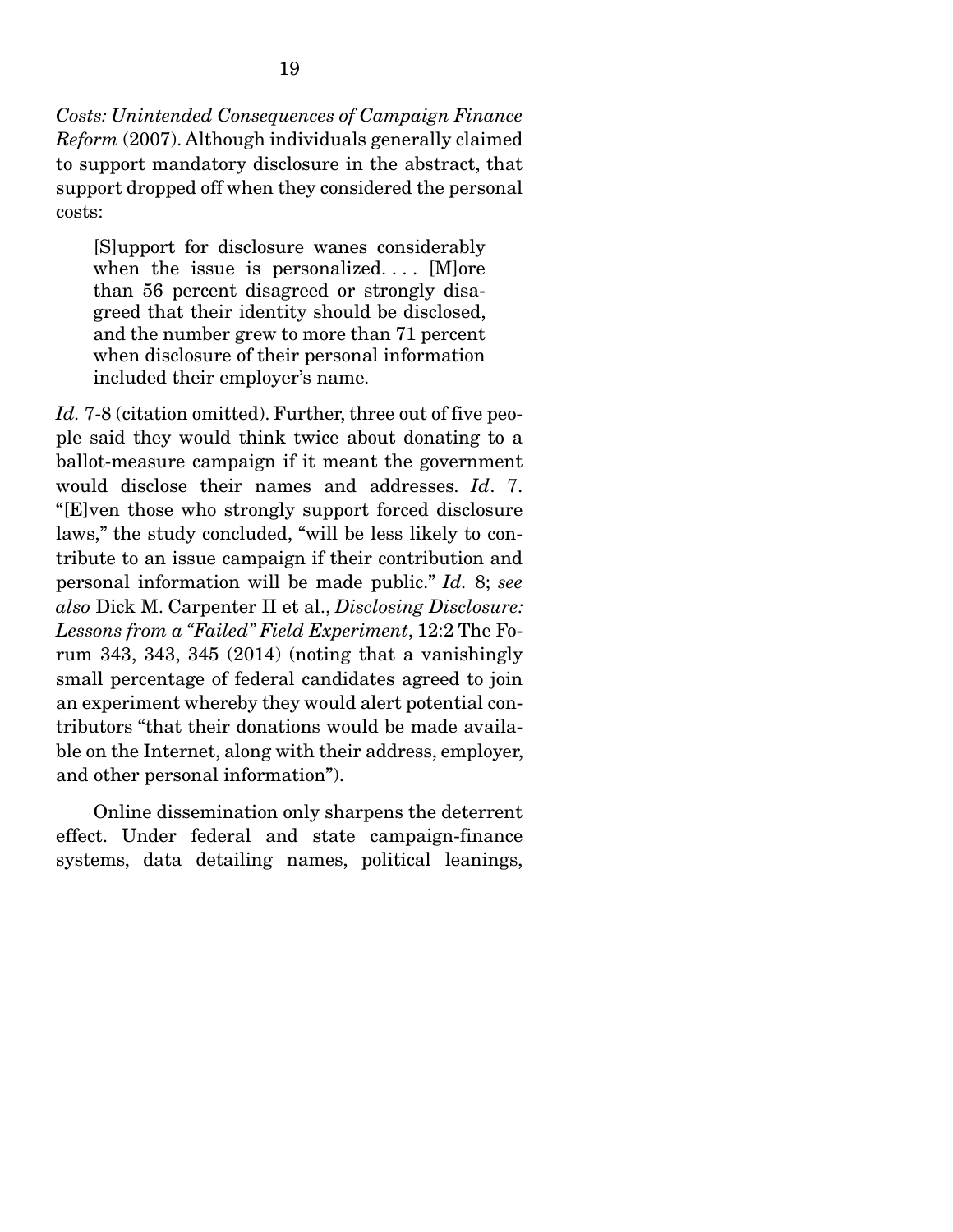addresses, employers, and occupations is easily searchable. Last election cycle, one Twitter account even publicized "Democratic presidential campaign contributions, one donor at a time," identifying each individual's name, contribution amount, state and town of residence, employer, and job position. @EveryDemDonor, https://twitter.com/everydemdonor. In 2010, *The Huffington Post* boasted a feature that "makes it easy to search by name or address to see which congressional candidates your friends, family, co-workers, and neighbors are contributing to." *2010 Political Donations: HuffPost's FundRace Lists Contributions*, The Huffington Post (Sept. 28, 2010), https://goo.gl/wJnEMz. And *Inbox Influence* "allows you to see the political contributions of the people and organizations that are mentioned in emails you receive." Nathan Yau, *Inbox Influence shows political contributions by the people in your email*, FlowingData, https://goo.gl/In6OJb. In short—and even if a citizen cannot prove that she will face violence or economic reprisals—the "invasion of privacy of belief " visited by mandatory-disclosure laws is a distinct burden on First Amendment rights. *Buckley*, 424 U.S. at 66.

 Again, FOIA precedent drives home the point. In that context, the Court eschews a "cramped notion of personal privacy," instead embracing one that "encompass[es] the individual's control of information concerning his or her person." *Reporters Comm. for Freedom of Press*, 489 U.S. at 763 (applying Exemption 7(C)). Thus, in opposing disclosure of its employees' personal information, the government has argued that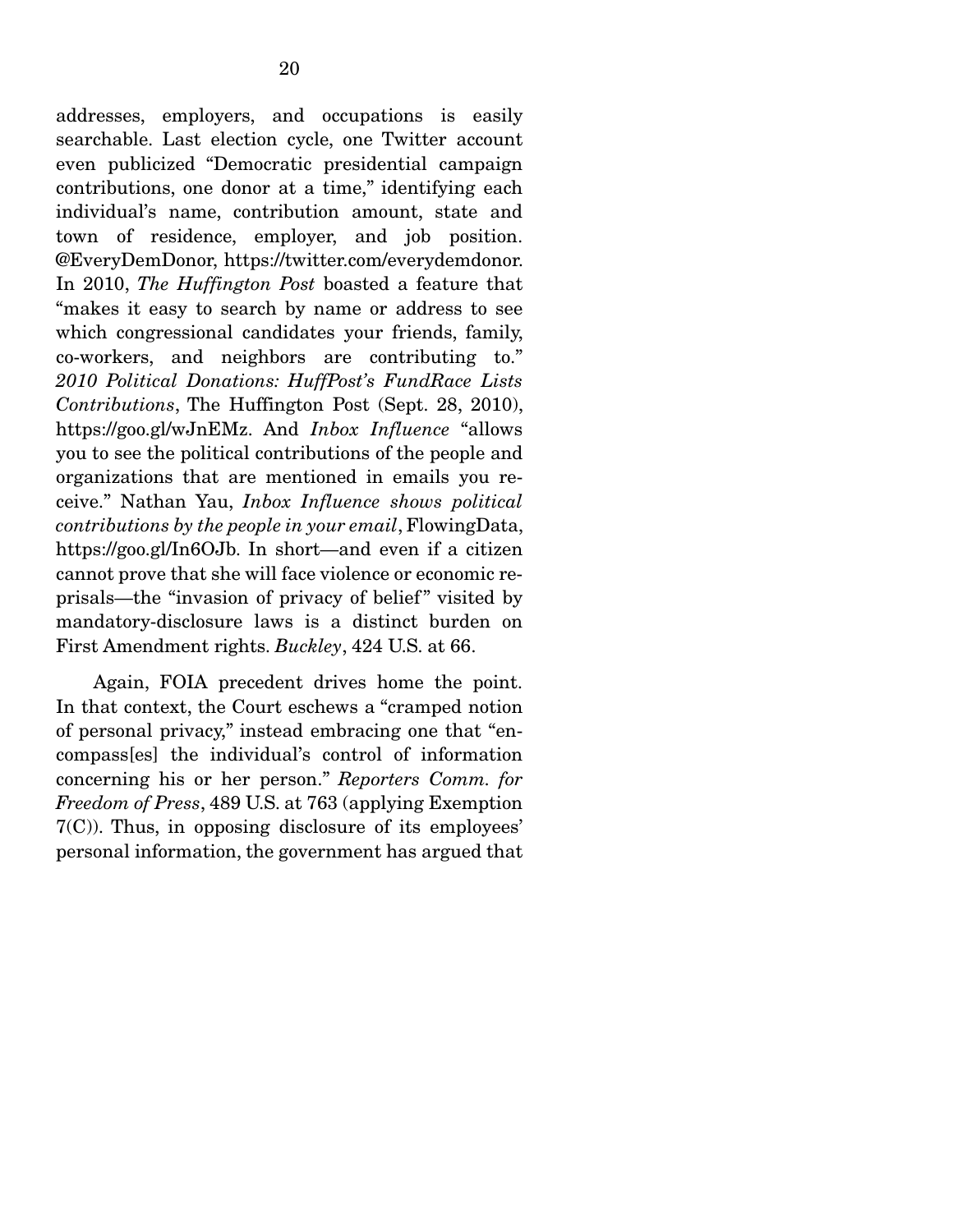divulging home addresses would infringe "one of the chief bastions of privacy." Pet'r's Br. 32, *Fed. Labor Relations Auth.*, 510 U.S. 487 (No. 92-1223). And, again in the FOIA sphere, this Court cites the risk of "embarrassment in . . . social and community relationships" as among the consequences of disclosure that "must be given great weight." *Ray*, 502 U.S. at 176-77 & n.12 (citation omitted) (applying Exemption 6).

 These concerns are compounded in the mandatory-disclosure context because they translate directly into speech-deterrence. For obvious reasons, publishing someone's name and address online—linked with a specific political or ideological viewpoint—has the inherently chilling effect of stripping her of "the privacy interest in keeping personal facts away from the public eye." *Reporters Comm. for Freedom of Press*, 489 U.S. at 769. This Court has held the threat to privacy to be "implicit" even in the *non-public* "accumulation of vast amounts of personal information in computerized data banks or other massive government files." *Whalen*, 429 U.S. at 605. That threat is magnified where, as here, data banks are created with worldwide access in mind. Even if the potential for harm may be "impossible to measure," *Ray*, 502 U.S. at 176, for many ordinary citizens "privacy of belief" is sacred, *Buckley*, 424 U.S. at 66.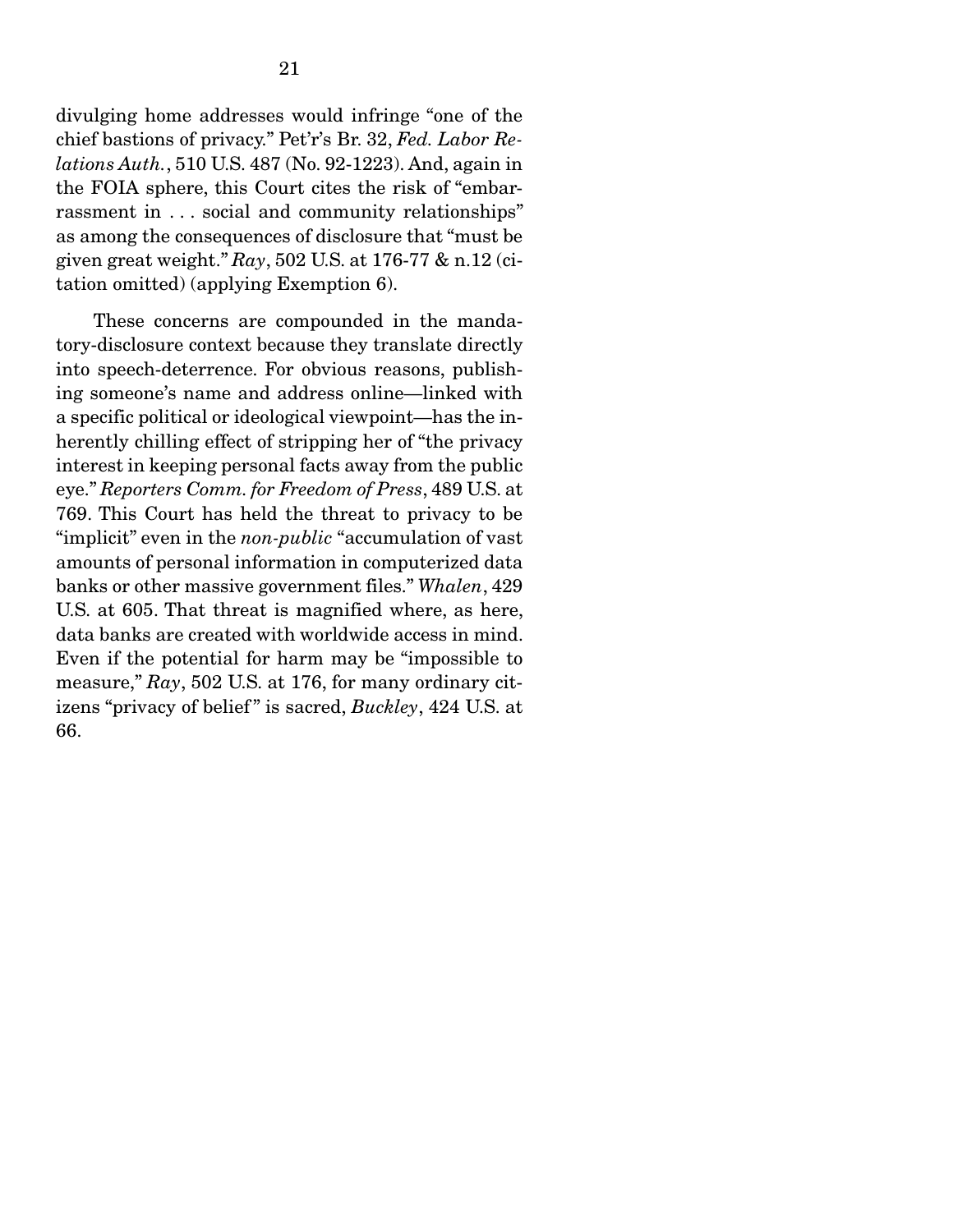#### II. Whether the electioneering-communication law satisfies heightened First Amendment review is a substantial question.

 Under any meaningful level of First Amendment scrutiny, it is far from clear that the electioneeringcommunication law comports with the Constitution. The government's claimed interest in regulating independent speech—providing voters with "information" about the speaker—cannot be squared with the First Amendment. Nor has the government shown that its reporting system materially advances that interest. Particularly as applied to independent, non-electoral speech like Appellant's, the law's constitutionality raises a substantial question.

#### A. The government's asserted informational interest breaks with First Amendment principles.

 The government's "informational interest," the main interest it claimed below, cannot justify burdening independent speech. FEC Mem. in Supp. of Mot. for Summ. J. & Opp. to Pl.'s Mot. for Summ. J. 21-24, 14 cv-1500 (Dkt. No. 42).3 Far from being substantial, this

<sup>&</sup>lt;sup>3</sup> The government also suggested—and the district court accepted—that the electioneering-communication law helps the FEC "ensure that foreign nationals or foreign governments do not seek to influence United States' elections." Jurisdictional Statement App. 32 (citing 52 U.S.C.  $\S 30121(a)(1)(C)$ ). But the ban on politicking by foreign nationals does not extend to speech, like Appellant's, "that does not expressly advocate the election or defeat of a specific candidate." *Bluman v. FEC*, 800 F. Supp. 2d 281, 284 (D.D.C. 2011), *aff 'd*, 132 S. Ct. 1087 (2012); *see also* FEC Mot. to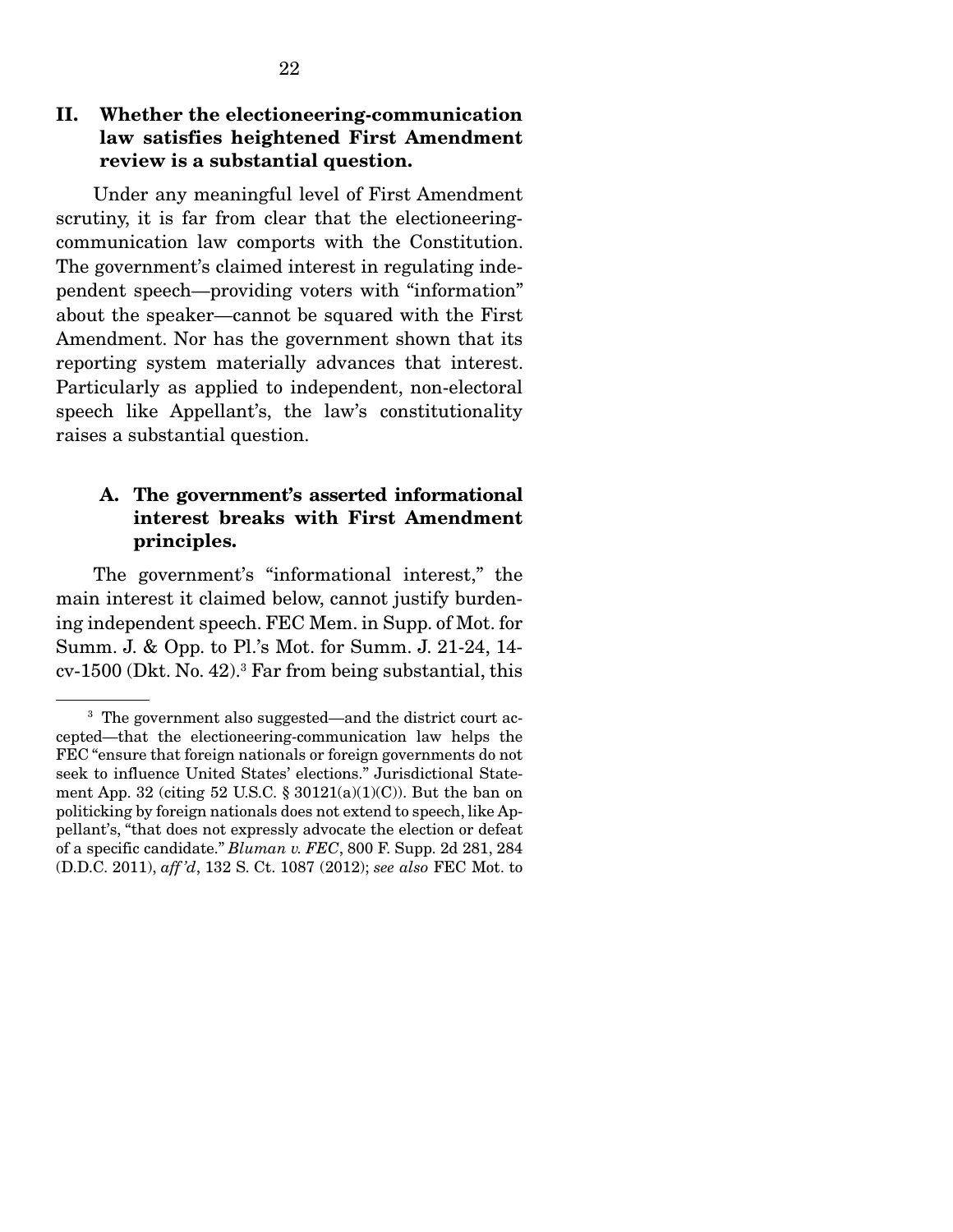interest parts ways with the First Amendment at a foundational level.

 Even as described in opinions upholding it, the informational interest raises red flags. It originated in *Buckley*, where the Court ratified the government's interest in "provid[ing] the electorate with information 'as to where political campaign money comes from and how it is spent by the candidate' in order to aid the voters in evaluating those who seek federal office." 424 U.S. at 66-67 (footnote omitted). In *McConnell* v. *FEC*, the Court held more broadly that the government has an interest in helping "citizens seeking to make informed choices in the political marketplace." 540 U.S. 93, 197 (2003) (citation omitted), *overruled on other grounds by Citizens United*, 558 U.S. 310. Then, in *Citizens United*, the Court said that the public's "interest in knowing who is speaking about a candidate shortly before an election" is grounds enough for mandatory disclosure. 558 U.S. at 369. Mandatory disclosure, the Court reasoned, helps listeners "react" to speech in "a proper way," "make informed decisions," and give "proper weight to different speakers and messages." *Id.* at 371; *see also* Jurisdictional Statement

Dismiss or Affirm 21, *Bluman*, 132 S. Ct. 1087 (No. 11-275) (stating that foreign-national provision "does not limit any alien's ability to engage in issue advocacy"). The district court also volunteered that the law "deter[s] actual corruption and avoid[s] the appearance of corruption." Jurisdictional Statement App. 32 (quoting *Buckley*, 424 U.S. at 67). But electioneering communications "do not give rise to corruption or the appearance of corruption." *See Citizens United*, 558 U.S. at 357.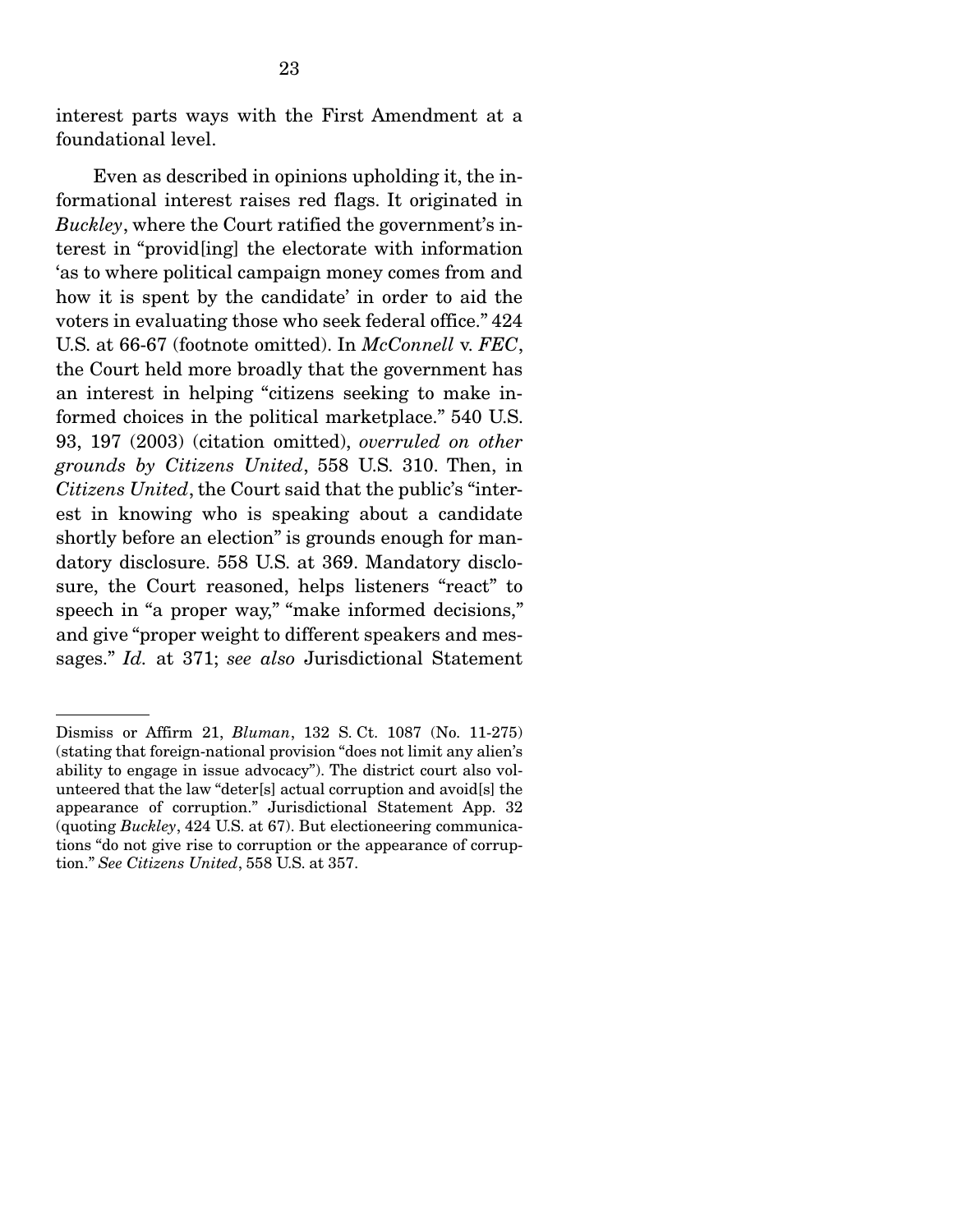App. 31-32 (approving governmental interest in "monitoring" speech).

 Nowhere else has this Court endorsed a governmental interest in "help[ing]" private audiences give "proper weight" to messages conveyed by private speakers on matters of public note. *See Citizens United*, 558 U.S. at 367, 371. Quite the opposite; "[t]he very purpose of the First Amendment is to foreclose public authority from assuming a guardianship of the public mind through regulating the press, speech, and religion." *Thomas* v. *Collins*, 323 U.S. 516, 545 (1945) (Jackson, J., concurring); *see also id.* ("In this field, every person must be his own watchman for truth."); *cf. United States* v. *Alvarez*, 132 S. Ct. 2537, 2547 (2012) (plurality opinion). That is no less true when lawmakers opt to label speech "express advocacy," "electioneering communications," or anything else. That the Court has accepted the government's informational interest as not just legitimate but "substantial" only underscores how alien to the First Amendment the Court's mandatory-disclosure precedent has become.

### B. The electioneering-communication law is not tailored to serve the informational interest.

 Even if the government's informational interest were substantial, the electioneering-communication law still would be suspect. For *any* independent speech, it is far from clear why requiring supporters to divulge their names and addresses helps their fellow citizens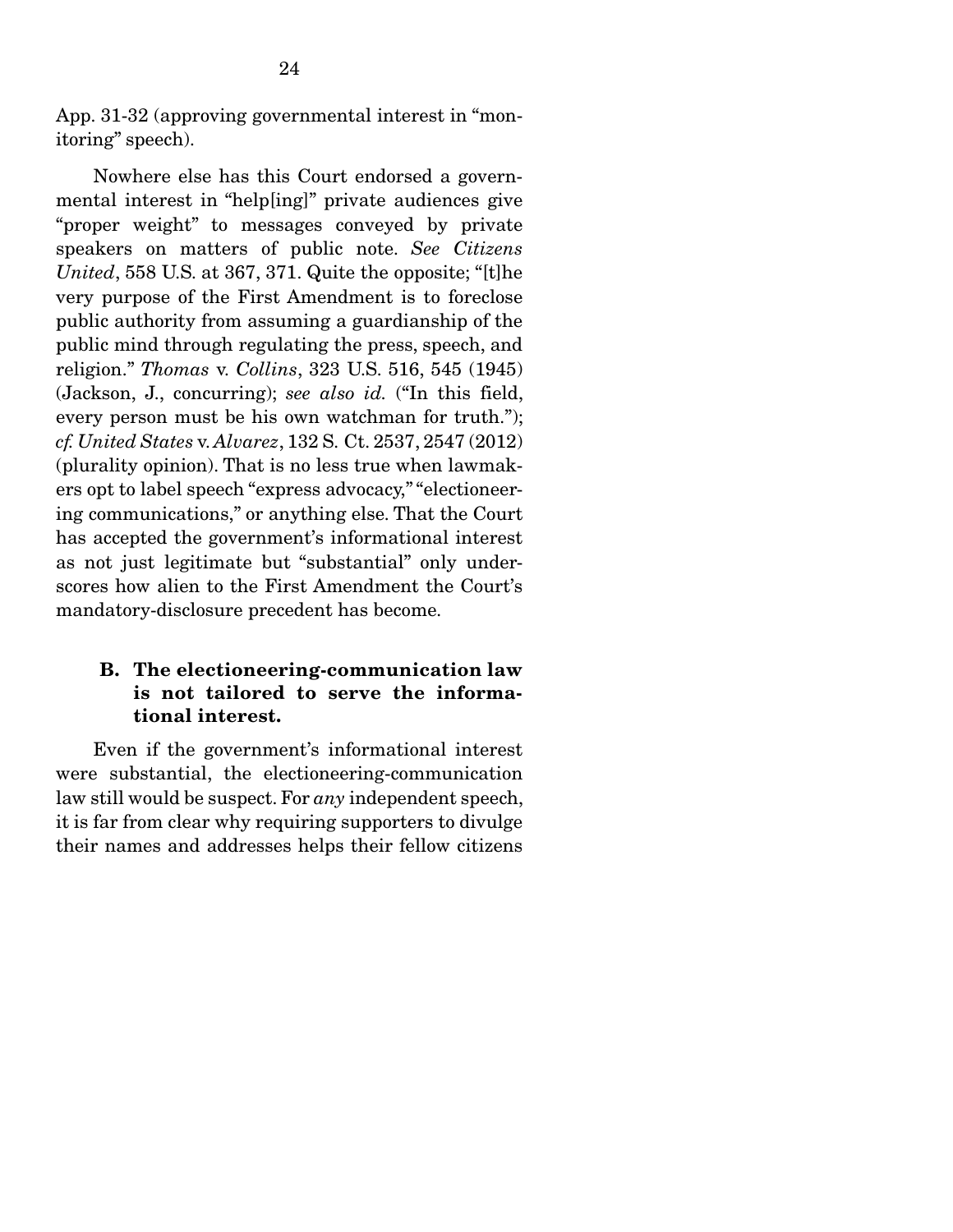"make informed choices in the political marketplace." *McConnell*, 540 U.S. at 197. Analogizing again to FOIA cases, the Court there maintains that disclosing government employees' addresses "would not appreciably further 'the citizens' right to be informed about what their government is up to'"; would "reveal little or nothing about the employing agencies or their activities"; and "would not in any meaningful way open agency action to the light of public scrutiny." *Fed. Labor Relations Auth.*, 510 U.S. at 497-98 (citations omitted). In short, the "FOIA-related public interest in disclosure" of this information is "virtually nonexistent." *Id.* at 500.

 The Court's contrary approach when it comes to private speakers and their allies inverts the "special constitutional solicitude" that First Amendment rights enjoy. *Widmar* v. *Vincent*, 454 U.S. 263, 276 (1981). A speech-burdening law that "provides only the most limited incremental support for the interest asserted" cannot withstand constitutional scrutiny. *Bolger*, 463 U.S. at 73. Yet four decades after enactment of the Federal Election Campaign Act, the government has yet to show how its mandatory-disclosure laws materially advance its informational interest.

 Consider the leading cases. In *Buckley*, the government viewed "[t]he virtue of public disclosure in this area" as "too obvious to require extended discussion." FEC & Att'y Gen. Br. 29, *Buckley*, 424 U.S. 1 (No. 75- 436). Having announced that the government's interests "must be weighed carefully" against the burdens of forced disclosure, the Court then signed off on the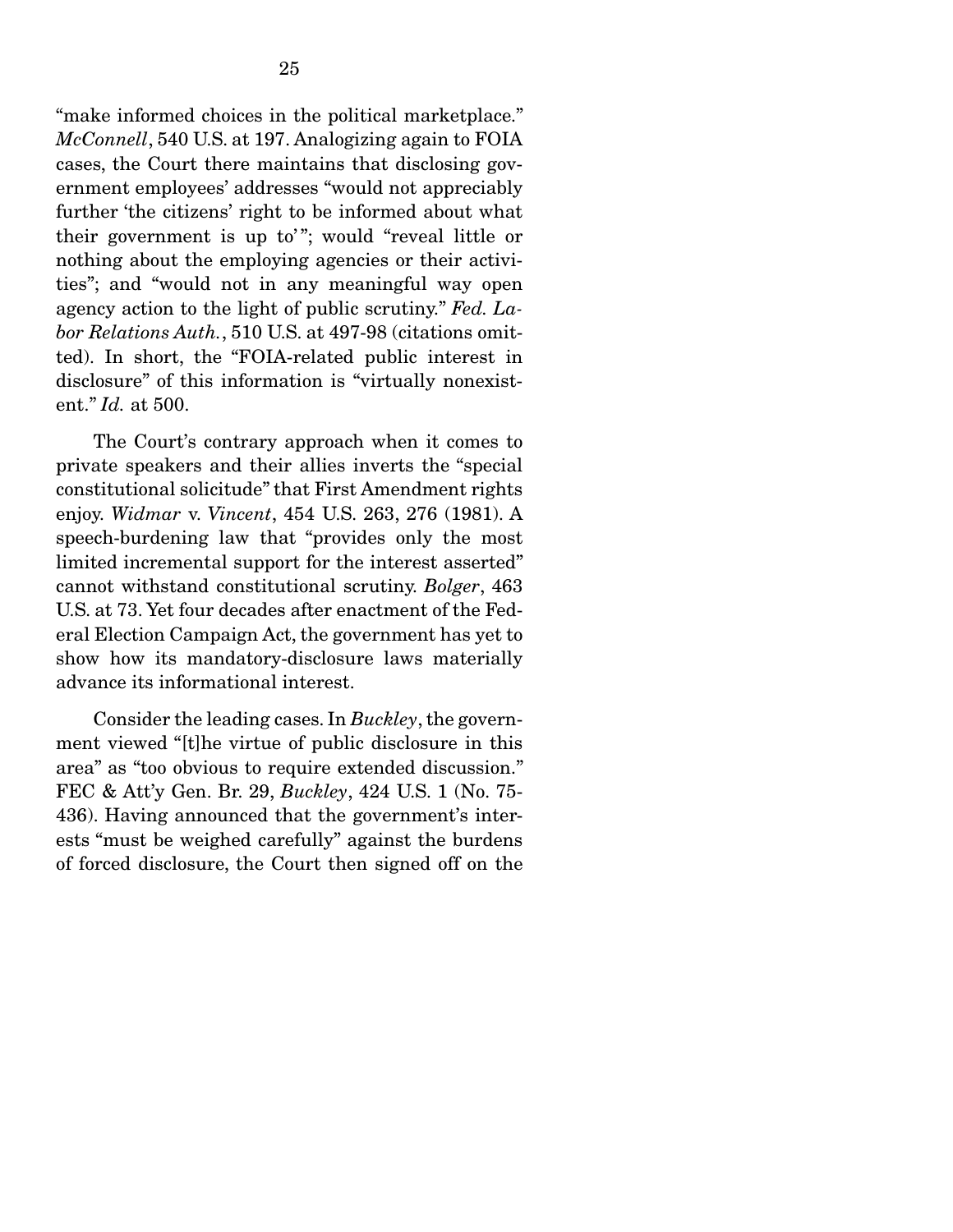mandatory-disclosure system with little more than a sentence: "In this process, we note and agree with appellants' concession that disclosure requirements certainly in most applications appear to be the least restrictive means of curbing the evils of campaign ignorance and corruption that Congress found to exist." *Buckley*, 424 U.S at 68; *see also id.* at 81-82. In *Mc-Connell*, the Court said little more than that "*Buckley* amply supports application of . . . disclosure requirements to the entire range of 'electioneering communications.' " 540 U.S. at 196. In *Citizens United*, the Court did not consider tailoring at all. 558 U.S. at 367-71.

 In any other First Amendment case, the Court would demand far more of the government. And as applied to speech like Appellant's, the government's means-end fit is at its weakest. Under the electioneering-communication law, Appellant must report the name and address of every person who gives \$1,000 toward a radio ad that is independent of any candidate, that does not advocate for or against anyone, and that does not take a stance on anyone's campaign. Even if the ad contained explicit electoral advocacy, the government has not demonstrated why divulging supporters' names—much less their addresses materially advances its informational interest. Appellant's ad is steps removed from any candidate and any election, making the electioneering-communication law especially suspect here. If anything, the law would seem to disserve the government's informational interest, since it would require Appellant to categorize its